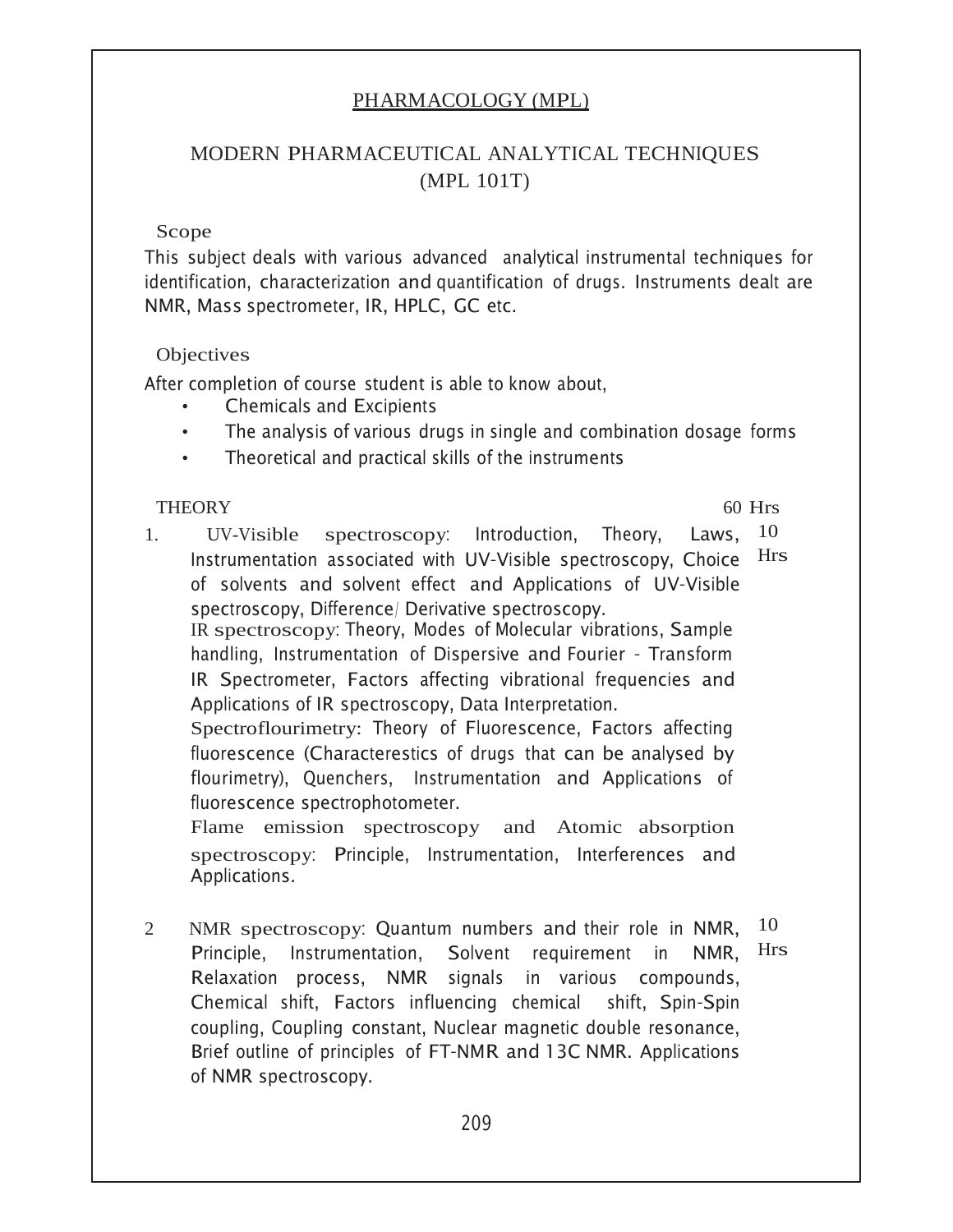- 10 Mass Spectroscopy: Principle, Theory, Instrumentation of Mass  $3<sup>1</sup>$ **Hrs** Spectroscopy, Different types of ionization like electron impact, chemical, field, FAB and MALDI, APCI, ESI, APPI Analyzers of Quadrupole and Time of Flight, Mass fragmentation and its rules, Meta stable ions, Isotopic peaks and Applications of Mass spectroscopy.
- instrumentation,  $\overline{4}$ Chromatography. Principle, apparatus, 10 chromatographic parameters, factors affecting resolution, isolation **Hrs** of drug from excipients, data interpretation and applications of the following:
	- Thin Layer chromatography  $i)$
	- $k)$ High Performance Thin Layer Chromatography
	- $\mathbf{D}$ Ion exchange chromatography
	- Column chromatography  $m$ )
	- Gas chromatography  $n)$
	- $O$ High Performance Liquid chromatography
	- Ultra High Performance Liquid chromatography  $D)$
	- Affinity chromatography  $\alpha$ )
	- Gel Chromatography  $r$ )
- 10 Electrophoresis: Principle, Instrumentation, Working conditions,  $\mathfrak{S}$ Hrs factors affecting separation and applications of the following: a) Paper electrophoresis b) Gel electrophoresis c) Capillary electrophoresis d) Zone electrophoresis e) Moving boundary electrophoresis f) Iso electric focusing X ray Crystallography: Production of X rays, Different X ray methods, Bragg's law, Rotating crystal technique, X ray powder

technique, Types of crystals and applications of X-ray diffraction.

10 Potentiometry: Principle, working, Ion selective Electrodes and 6 **Hrs** Application of potentiometry.

Thermal Techniques: Principle, thermal transitions and Instrumentation (Heat flux and power-compensation and designs), Modulated DSC, Hyper DSC, experimental parameters (sample preparation, experimental conditions, calibration, heating and cooling rates, resolution, source of errors) and their influence, advantage and disadvantages, pharmaceutical applications. Differential Thermal Analysis (DTA): Principle, instrumentation and advantage and disadvantages, pharmaceutical applications, derivative differential thermal analysis (DDTA). TGA: Principle, instrumentation, factors affecting results, advantage and

disadvantages, pharmaceutical applications.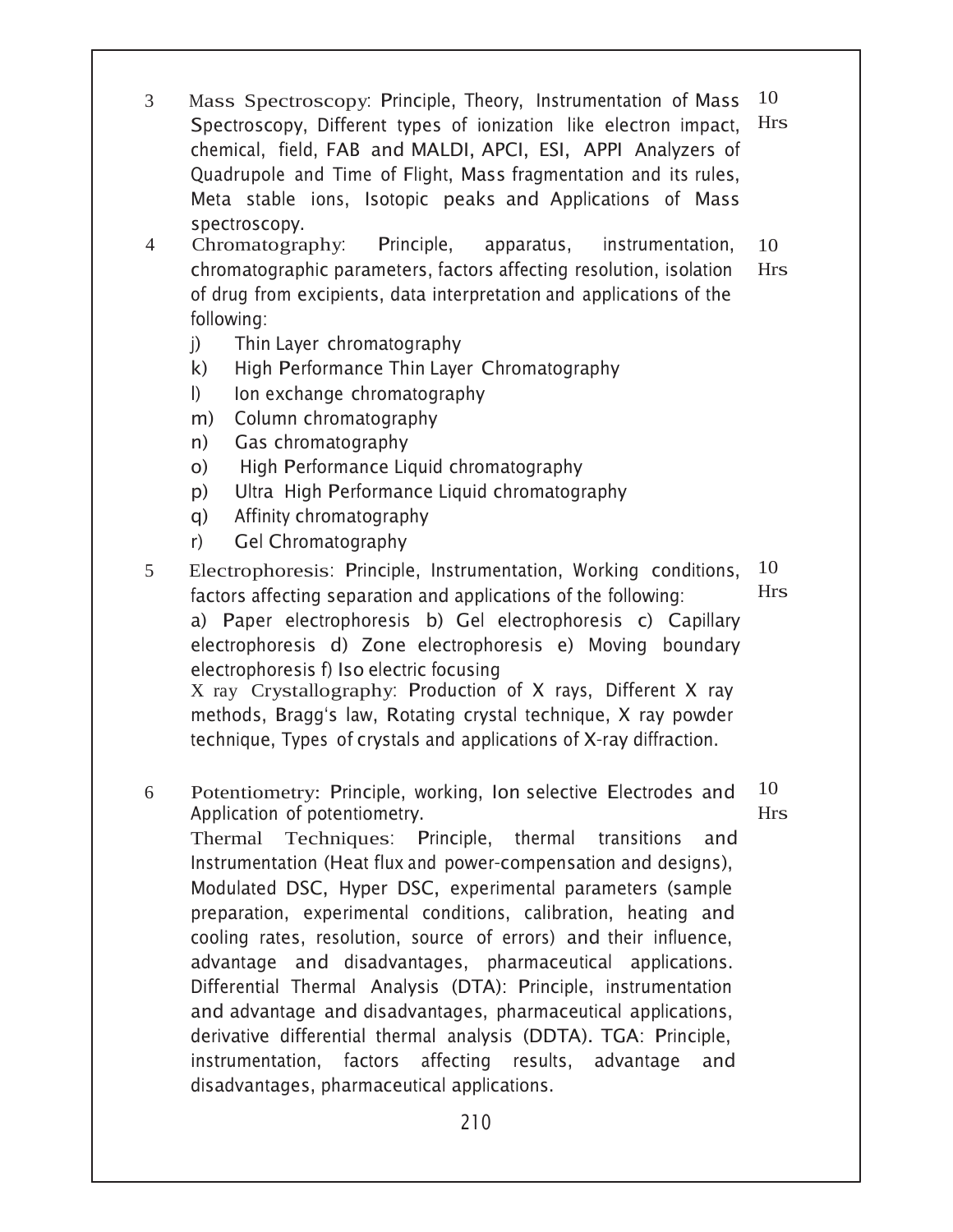- 1. Spectrometric Identification of Organic compounds Robert M Silverstein, Sixth edition, John Wiley & Sons, 2004.
- 2. Principles of Instrumental Analysis Doglas A Skoog, F. James Holler, Timothy A. Nieman, 5<sup>th</sup> edition, Eastern press, Bangalore, 1998.
- 3. Instrumental methods of analysis Willards, 7th edition, CBS publishers.
- 4. Practical Pharmaceutical Chemistry Beckett and Stenlake, Vol II, 4th edition, CBS Publishers, New Delhi, 1997.
- 5. Organic Spectroscopy William Kemp, 3rd edition, ELBS, 1991.
- 6. Quantitative Analysis of Drugs in Pharmaceutical formulation P D Sethi, 3rd Edition, CBS Publishers, New Delhi, 1997.
- 7. Pharmaceutical Analysis Modern Methods Part B J W Munson, Vol 11, Marcel. Dekker Series
- 8. Spectroscopy of Organic Compounds, 2<sup>nd</sup> edn., P.S/Kalsi, Wiley estern Ltd., Delhi.
- 9. Textbook of Pharmaceutical Analysis, KA.Connors, 3rd Edition, John Wiley & Sons, 1982.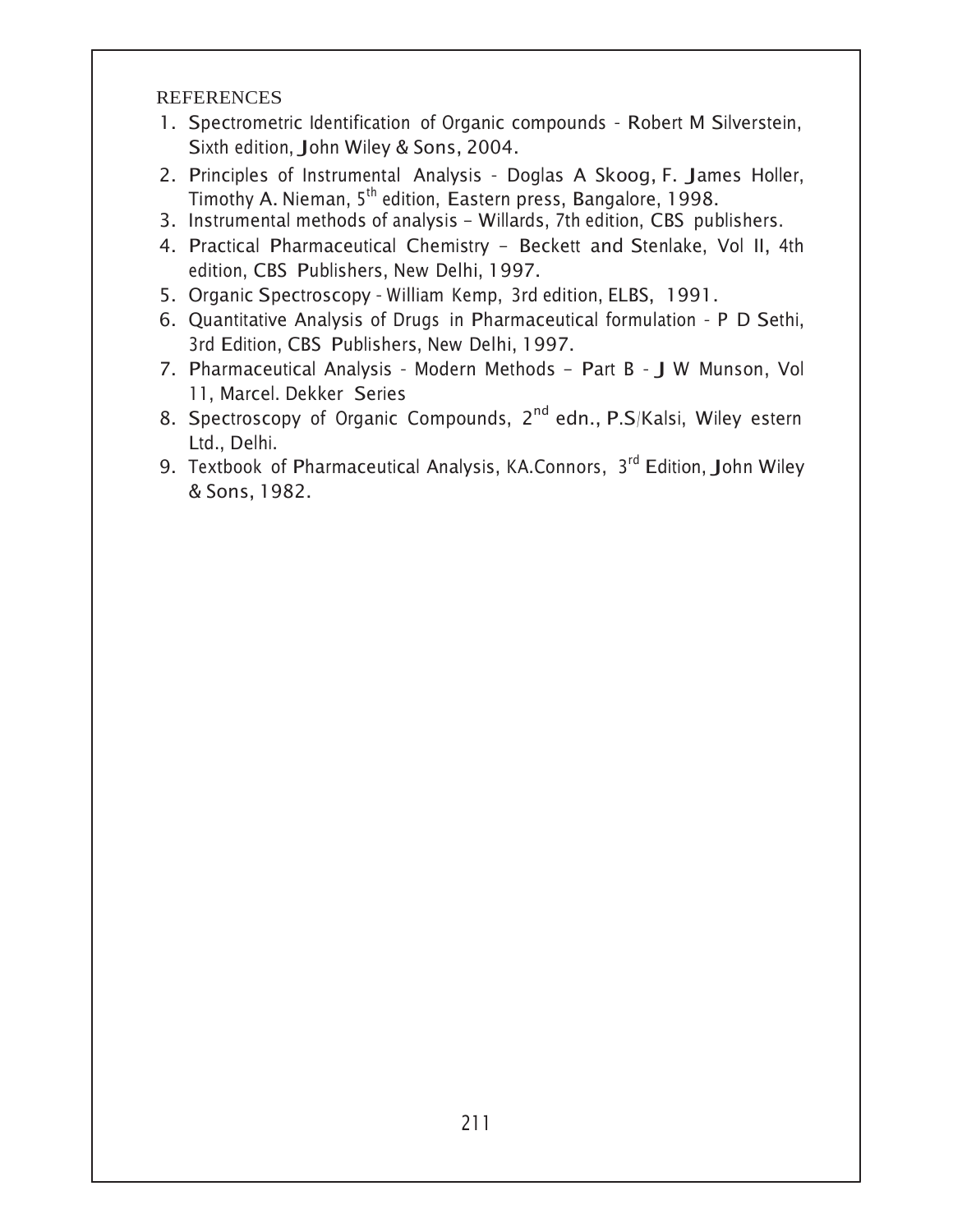## ADVANCED PHARMACOLOGY - I (MPL 102T)

## Scope

The subject is designed to strengthen the basic knowledge in the field of pharmacology and to impart recent advances in the drugs used for the treatment of various diseases. In addition, this subject helps the students to understand the concepts of drug action and mechanisms involved

## Objectives

Upon completion of the course the student shall be able to:

- Discuss the pathophysiology and pharmacotherapy of certain diseases
- Explain the mechanism of drug actions at cellular and molecular level
- Understand the adverse effects, contraindications and clinical uses of drugs used in treatment of diseases

## **THEORY**

 $\mathbf{1}$ . General  $60$  Hrs

Pharmacology 12

Pharmacokinetics: The dynamics of drug absorption, Hrs  $a<sub>z</sub>$ distribution, biotransformation and elimination. Concepts of linear and non-linear compartment models. Significance of Protein binding.

b. Pharmacodynamics: Mechanism of drug action and the relationship between drug concentration and effect. Receptors, structural and functional families of receptors, quantitation of drug receptors interaction and elicited effects.

#### $\overline{2}$ Neurotransmission

a. General aspects and steps involved in neurotransmission.

 $12 \overline{ }$ **Hrs** 

b. Neurohumoral transmission in autonomic nervous system (Detailed study about neurotransmitters- Adrenaline and Acetyl choline).

c. Neurohumoral transmission in central nervous system (Detailed study about neurotransmitters- histamine, serotonin, dopamine, GABA, glutamate and glycine].

d. Non adrenergic non cholinergic transmission (NANC). Cotransmission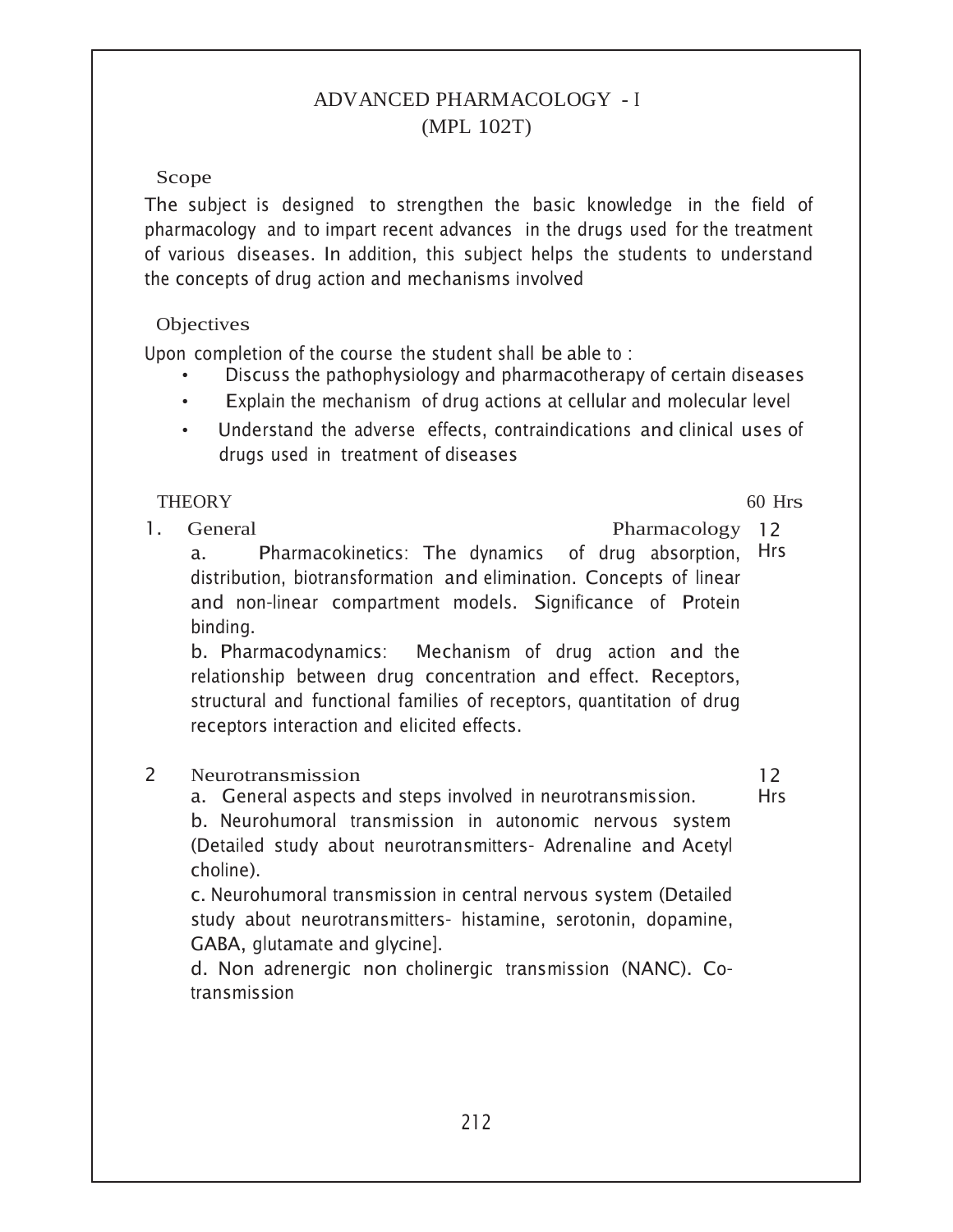|                                                                                                                                                                                                                                                                                                                                                                                                                                                                                                                                                                                                                                                                                                                     | <b>Systemic Pharmacology</b><br>A detailed study on pathophysiology of diseases, mechanism of<br>action, pharmacology and toxicology of existing as well as novel<br>drugs used in the following systems<br><b>Autonomic Pharmacology</b><br>Parasympathomimetics and lytics, sympathomimetics and lytics,<br>agents affecting<br>neuromuscular junction |                                 |  |  |
|---------------------------------------------------------------------------------------------------------------------------------------------------------------------------------------------------------------------------------------------------------------------------------------------------------------------------------------------------------------------------------------------------------------------------------------------------------------------------------------------------------------------------------------------------------------------------------------------------------------------------------------------------------------------------------------------------------------------|----------------------------------------------------------------------------------------------------------------------------------------------------------------------------------------------------------------------------------------------------------------------------------------------------------------------------------------------------------|---------------------------------|--|--|
| 3                                                                                                                                                                                                                                                                                                                                                                                                                                                                                                                                                                                                                                                                                                                   | Central nervous system Pharmacology<br>General and local anesthetics<br>Sedatives and hypnotics, drugs used to treat anxiety.<br>Depression, psychosis, mania, epilepsy, neurodegenerative<br>diseases.<br>Narcotic and non-narcotic analgesics.                                                                                                         | 12<br><b>Hrs</b>                |  |  |
| 4                                                                                                                                                                                                                                                                                                                                                                                                                                                                                                                                                                                                                                                                                                                   | Cardiovascular Pharmacology<br>Diuretics, antihypertensives, antiischemics, anti- arrhythmics,<br>drugs for heart failure and hyperlipidemia.<br>Hematinics, coagulants, anticoagulants, fibrinolytics and anti-<br>platelet drugs                                                                                                                       | 12 <sup>2</sup><br><b>Hrs</b>   |  |  |
| 5                                                                                                                                                                                                                                                                                                                                                                                                                                                                                                                                                                                                                                                                                                                   | <b>Autocoid Pharmacology</b><br>The physiological and pathological role of Histamine, Serotonin,<br>Kinins Prostaglandins Opioid autocoids.<br>Pharmacology of antihistamines, 5HT antagonists.                                                                                                                                                          | $12 \overline{ }$<br><b>Hrs</b> |  |  |
|                                                                                                                                                                                                                                                                                                                                                                                                                                                                                                                                                                                                                                                                                                                     | <b>REFEERENCES</b>                                                                                                                                                                                                                                                                                                                                       |                                 |  |  |
| 1. The Pharmacological Basis of Therapeutics, Goodman and Gillman's<br>2. Principles of Pharmacology. The Pathophysiologic basis of drug Therapy<br>by David E Golan, Armen H, Tashjian Jr, Ehrin J, Armstrong, April W,<br>Armstrong, Wolters, Kluwer-Lippincott Williams & Wilkins Publishers.<br>3. Basic and Clinical Pharmacology by B.G Katzung<br>4. Hand book of Clinical Pharmacokinetics by Gibaldi and Prescott.<br>5. Applied biopharmaceutics and Pharmacokinetics by Leon Shargel and<br>Andrew B.C.Yu.<br>6. Graham Smith. Oxford textbook of Clinical Pharmacology.<br>7. Avery Drug Treatment<br>8. Dipiro Pharmacology, Pathophysiological approach.<br>9. Green Pathophysiology for Pharmacists. |                                                                                                                                                                                                                                                                                                                                                          |                                 |  |  |
| 213                                                                                                                                                                                                                                                                                                                                                                                                                                                                                                                                                                                                                                                                                                                 |                                                                                                                                                                                                                                                                                                                                                          |                                 |  |  |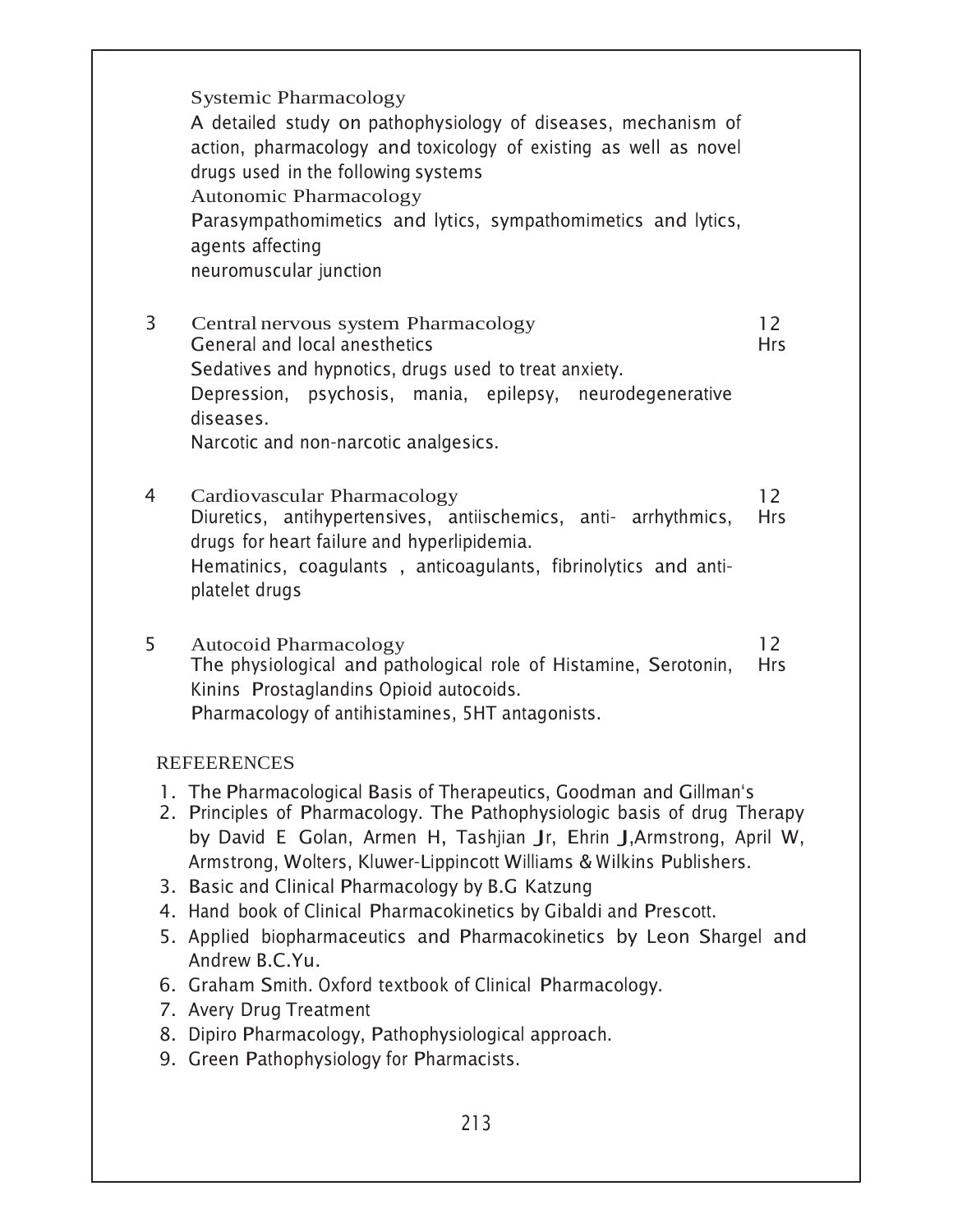- 10. Robbins & Cortan Pathologic Basis of Disease,  $9<sup>th</sup>$  Ed. (Robbins Pathology)
- 11. A Complete Textbook of Medical Pharmacology by Dr. S.K Srivastava published by APC Avichal Publishing Company
- 12. KD. Tripathi. Essentials of Medical Pharmacology.
- 13. Modern Pharmacology with Clinical Applications, Craig Charles R. & Stitzel Robert E., Lippincott Publishers.
- 14. Clinical Pharmacokinetics & Pharmacodynamics : Concepts and Applications - Malcolm Rowland and Thomas<code>N.Tozer, Wolters Kluwer,</code> Lippincott Williams & Wilkins Publishers.
- 15. Applied biopharmaceutics and Pharmacokinetics, Pharmacodynamics and Drug metabolism for industrial scientists.
- 16. Modern Pharmacology, Craig CR. & Stitzel RE, Little Brown & Company.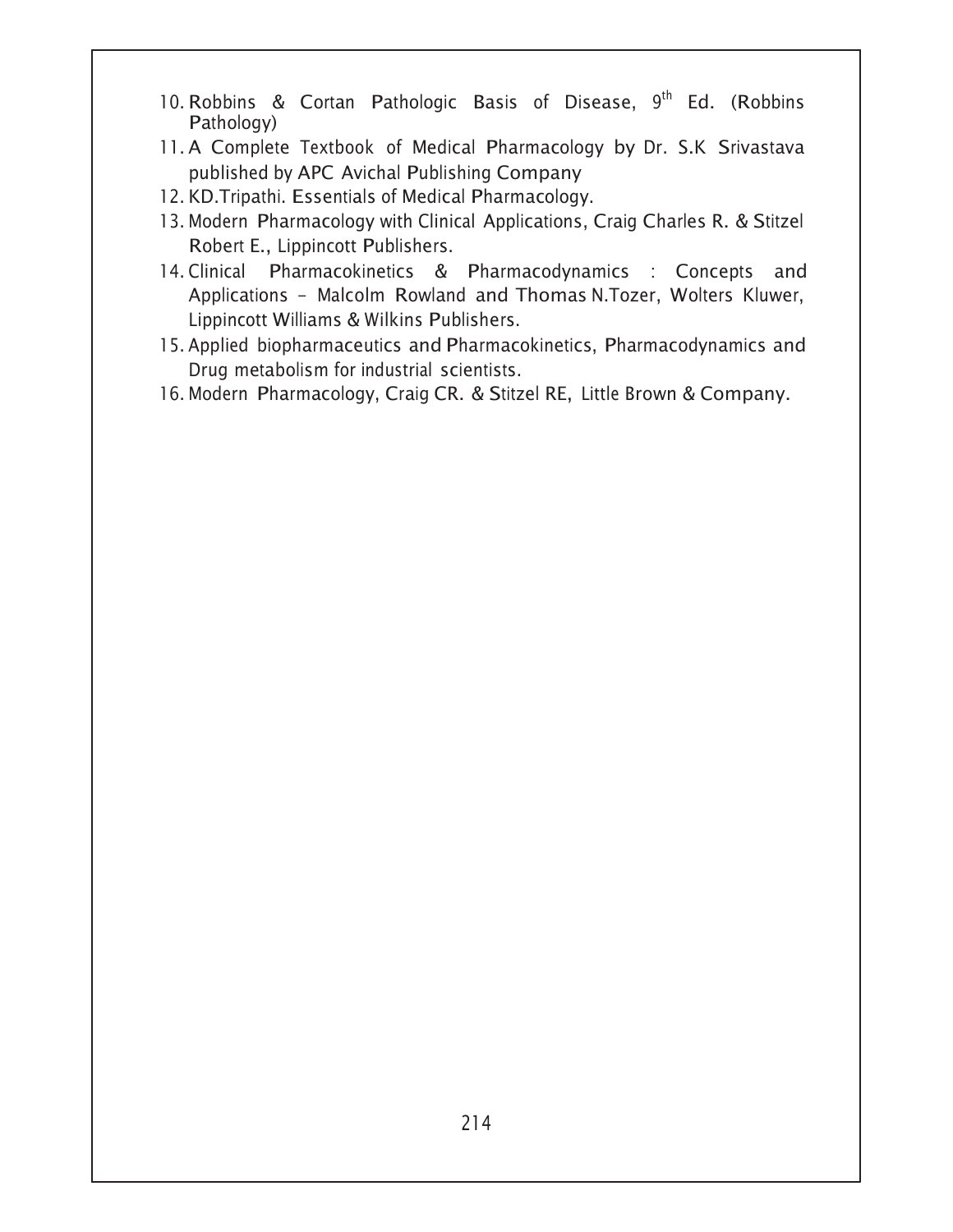# PHARMACOLOGICAL AND TOXICOLOGICAL SCREENING METHODS - I (MPL 103T)

#### Scope

This subject is designed to impart the knowledge on preclinical evaluation of drugs and recent experimental techniques in the drug discovery and development. The subject content helps the student to understand the maintenance of laboratory animals as per the guidelines, basic knowledge of various in-vitro and in-vivo preclinical evaluation processes

#### **Objectives**

Upon completion of the course the student shall be able to,

- Appraise the regulations and ethical requirement for the usage of experimental animals.
- Describe the various animals used in the drug discovery process and good laboratory practices in maintenance and handling of experimental animals
- Describe the various newer screening methods involved in the drug discovery process
- Appreciate and correlate the preclinical data to humans

#### THEORY 60 Hrs  Laboratory Animals Common laboratory animals: Description, handling applications of different species and strains of animals.  $12<sup>°</sup>$ and Hrs

Transgenic animals: Production, maintenance and applications Anaesthesia and euthanasia of experimental animals. Maintenance and breeding of laboratory animals. CPCSEA quidelines to conduct experiments on animals

Good laboratory practice. Bioassay-Principle, scope and limitations and methods

 Preclinical screening of new substances for the pharmacological activity using in vivo, in vitro, and other possible animal alternative models.  $12<sup>2</sup>$ Hrs

General principles of preclinical screening. CNS Pharmacology: behavioral and muscle co ordination, CNS stimulants and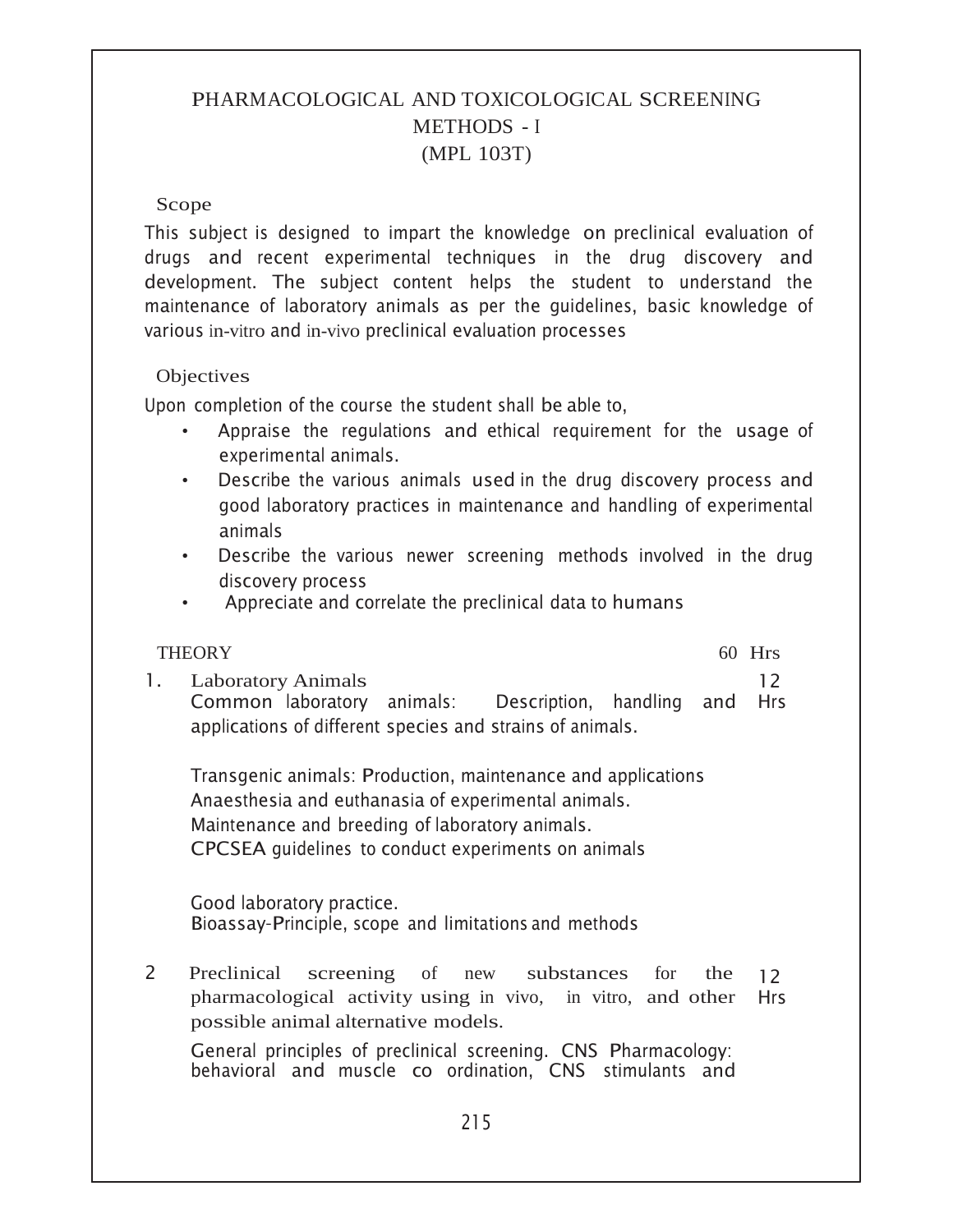depressants, anxiolytics, anti-psychotics, anti epileptics and nootropics. Drugs for neurodegenerative diseases like Parkinsonism, Alzheimers and multiple sclerosis. Drugs acting on Autonomic Nervous System.

- 3 Preclinical screening of new substances for pharmacological activity using in vivo, in vitro, and other Hrs possible animal alternative models. Respiratory Pharmacology: anti-asthmatics, drugs for COPD and anti allergics. Reproductive Pharmacology: Aphrodisiacs and antifertility agents - Analgesics, antiinflammatory and antipyretic agents. Gastrointestinal drugs: anti -emetic, antidiarrheal and laxatives. the  $12$
- Preclinical screening of new substances for the pharmacological activity using in vivo, in vitro, and other possible animal alternative models. Cardiovascular Pharmacology: antihypertensives, antiarrythmics, antianginal, antiatherosclerotic agents and diuretics. Drugs for metabolic disorders like anti-diabetic, antidyslipidemic agents. Anti cancer agents. Hepatoprotective screening methods.  $12<sup>2</sup>$ Hrs
- 5 Preclinical screening of new substances for the pharmacological activity using in vivo, in vitro, and other possible animal alternative models.  $12<sup>2</sup>$ Hrs

limmunomodulators, Immunosuppressants and immunostimulants

General principles of immunoassay: theoretical basis and optimization of ) immunoassay, heterogeneous and homogenous immunoassay systems. Immunoassay methods evaluation; protocol outline, objectives and preparation. Immunoassay for digoxin and insulin

Limitations of animal experimentation and alternate animal experiments.

Extrapolation of in vitro data to preclinical and preclinical to humans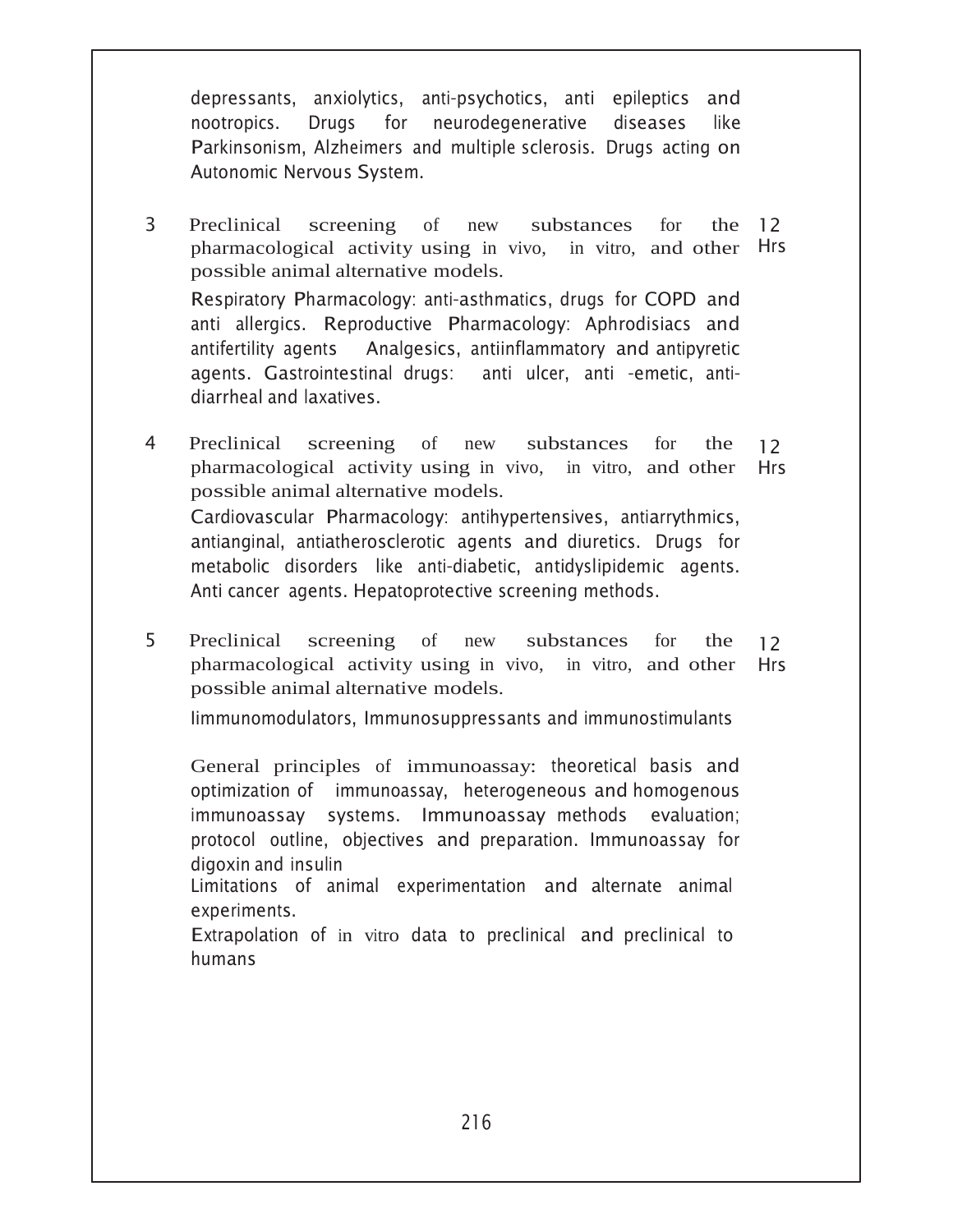- 1. Biological standardization by J.H. Burn D.J. Finney and I.G. Goodwin
- 2. Screening methods in Pharmacology by Robert Turner. A
- 3. Evaluation of drugs activities by Laurence and Bachrach
- 4. Methods in Pharmacology by Arnold Schwartz.
- 5. Fundamentals of experimental Pharmacology by M.N.Ghosh
- 6. Pharmacological experiment on intact preparations by Churchill Livingstone
- 7. Drug discovery and Evaluation by Vogel H.G.
- 8. Experimental Pharmacology by R.K.Goyal.
- 9. Preclinical evaluation of new drugs by S.K. Guta
- 10. Handbook of Experimental Pharmacology, SK.Kulkarni
- 11. Practical Pharmacology and Clinical Pharmacy, SK.Kulkarni, 3rd Edition.
- 12. David R.Gross. Animal Models in Cardiovascular Research, 2nd Edition, Kluwer Academic Publishers, London, UK.
- 13. Screening Methods in Pharmacology, Robert A.Turner.
- 14. Rodents for Pharmacological Experiments, Dr. Tapan Kumar chatterjee.
- 15. Practical Manual of Experimental and Clinical Pharmacology by Bikash Medhi (Author), Ajay Prakash (Author)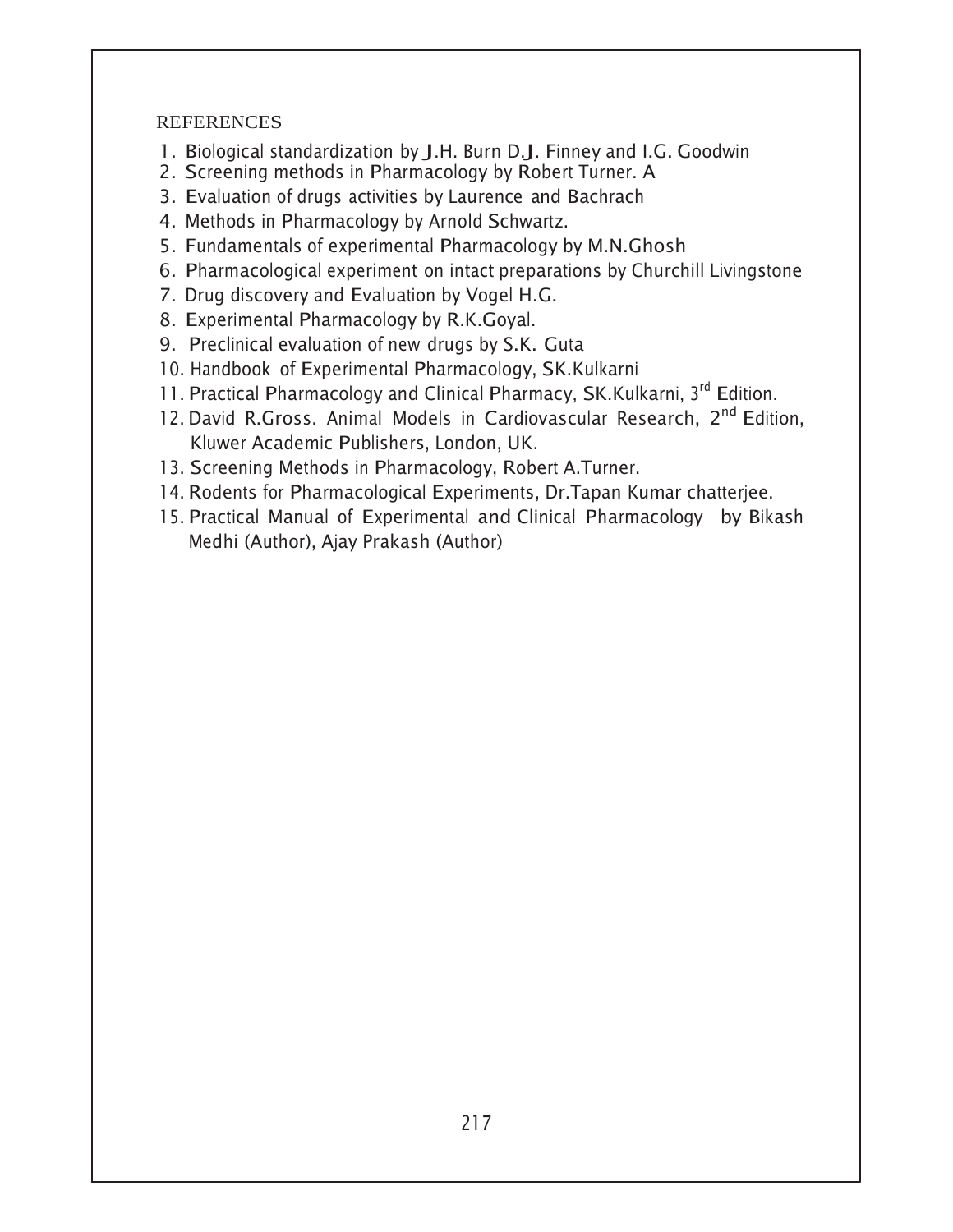# CELLULAR AND MOLECULAR PHARMACOLOGY (MPL 104T)

## Scope:

The subject imparts a fundamental knowledge on the structure and functions of cellular components and help to understand the interaction of these components with drugs. This information will further help the student to apply the knowledge in drug discovery process.

## Objectives:

Upon completion of the course, the student shall be able to,

- Explain the receptor signal transduction processes.
- Explain the molecular pathways affected by drugs.
- Appreciate the applicability of molecular pharmacology and biomarkers in drug discovery process.
- Demonstrate molecular biology techniques as applicable for pharmacology

#### THEORY 60 Hrs 1. Cell biology Structure and functions of cell and its organelles Genome organization. Gene expression and its regulation, importance of siRNA and micro RNA, gene mapping and gene sequencing Cell cycles and its regulation. Cell death– events, regulators, intrinsic and extrinsic pathways of apoptosis. Necrosis and autophagy. 2 Cell signaling Intercellular and intracellular signaling pathways. Classification of receptor family and molecular structure ligand gated ion channels; G-protein coupled receptors, tyrosine kinase receptors and nuclear receptors. Secondary messengers: cyclic AMP, cyclic GMP, calcium ion, inositol 1,4,5-trisphosphate, (IP3),  $NO$ , and diacylglycerol. Detailed study of following intracellular signaling pathways: cyclic AMP signaling pathway, mitogen-activated protein kinase (MAPK) signaling, Janus kinase (JAK)/signal transducer and activator of transcription (STAT) signaling pathway.  $12<sup>°</sup>$ Hrs  $12<sup>2</sup>$ Hrs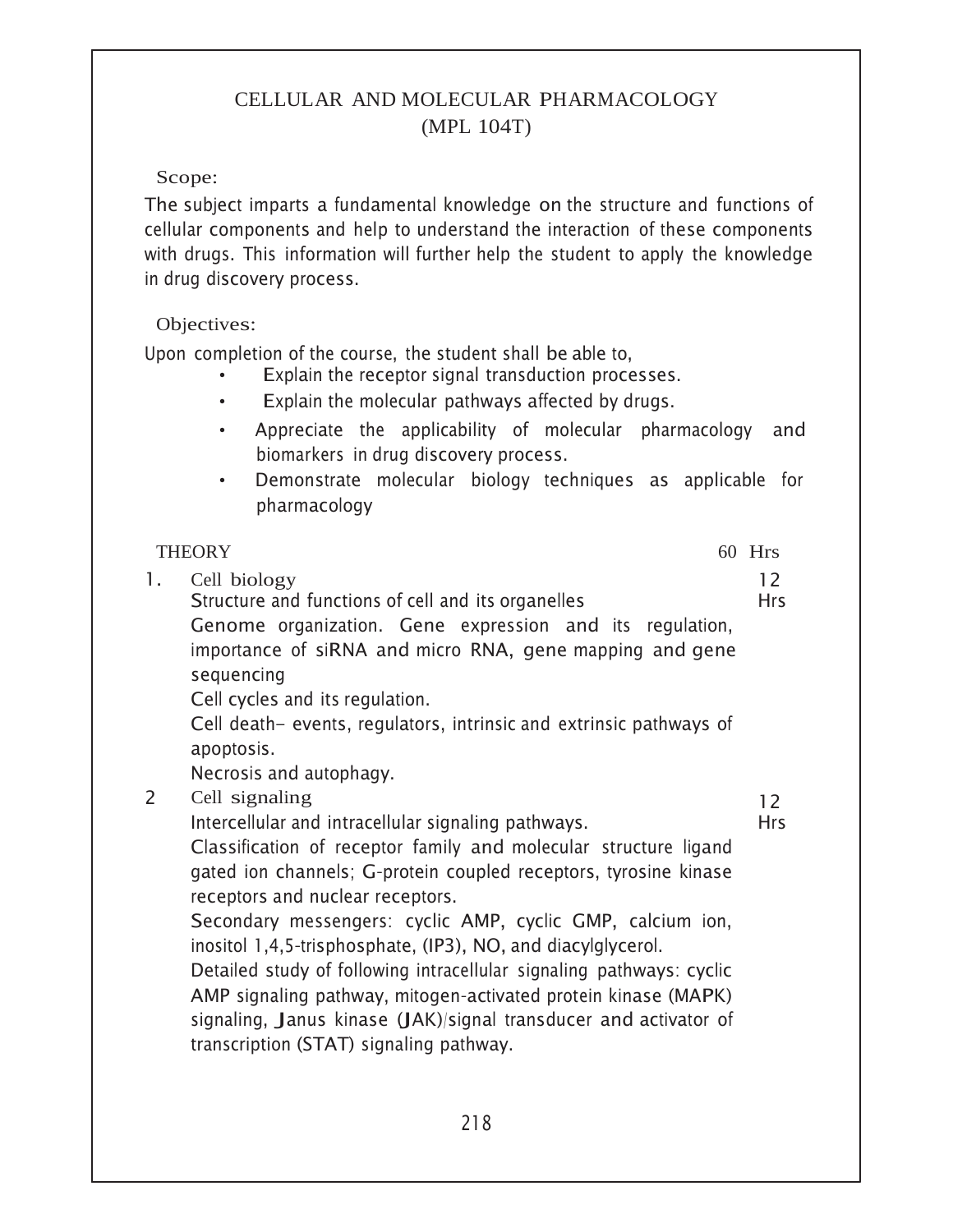| 3 | Principles and applications of genomic and proteomic tools<br>DNA electrophoresis, PCR (reverse transcription and real time),<br>Gene sequencing, micro array technique, SDS page, ELISA and<br>western blotting.<br>Recombinant DNA technology and gene therapy<br>Basic principles of recombinant DNA technology-Restriction<br>enzymes, various types of vectors. Applications of recombinant<br>DNA technology.<br>Gene therapy- Various types of gene transfer techniques, clinical<br>applications and recent advances in gene therapy.                                                                                                                                    | 12<br><b>Hrs</b>                |
|---|----------------------------------------------------------------------------------------------------------------------------------------------------------------------------------------------------------------------------------------------------------------------------------------------------------------------------------------------------------------------------------------------------------------------------------------------------------------------------------------------------------------------------------------------------------------------------------------------------------------------------------------------------------------------------------|---------------------------------|
| 4 | Pharmacogenomics<br>Gene mapping and cloning of disease gene.<br>Genetic variation and its role in health/ pharmacology<br>Polymorphisms affecting drug metabolism<br>Genetic variation in drug transporters<br>Genetic variation in G protein coupled receptors<br>Applications of proteomics science: Genomics, proteomics,<br>metabolomics, functionomics, nutrigenomics<br>Immunotherapeutics<br>Types of immunotherapeutics, humanisation antibody therapy,<br>Immunotherapeutics in clinical practice                                                                                                                                                                      | $12 \overline{ }$<br><b>Hrs</b> |
| 5 | Cell culture techniques<br>a.<br>Basic equipments used in cell culture lab. Cell culture media,<br>various types of cell culture, general procedure for cell cultures;<br>isolation of cells, subculture, cryopreservation, characterization of<br>cells and their application.<br>Principles and applications of cell viability assays, glucose uptake<br>assay, Calcium influx assays<br>Principles and applications of flow cytometry<br>b. Biosimilars                                                                                                                                                                                                                       | $12 \overline{ }$<br><b>Hrs</b> |
|   | <b>REFERENCES:</b><br>1. The Cell, A Molecular Approach. Geoffrey M Cooper.<br>2. Pharmacogenomics: The Search for Individualized Therapies. Edited by J.<br>Licinio and M -L. Wong<br>3. Handbook of Cell Signaling (Second Edition) Edited by Ralph A. et.al<br>4. Molecular Pharmacology: From DNA to Drug Discovery. John Dickenson<br>et.al<br>5. Basic Cell Culture protocols by Cheril D.Helgason and Cindy L.Miller<br>6. Basic Cell Culture (Practical Approach ) by J. M. Davis (Editor)<br>7. Animal Cell Culture: A Practical Approach by John R. Masters (Editor)<br>8. Current porotocols in molecular biology vol I to VI edited by Frederick<br>M.Ausuvel et la. |                                 |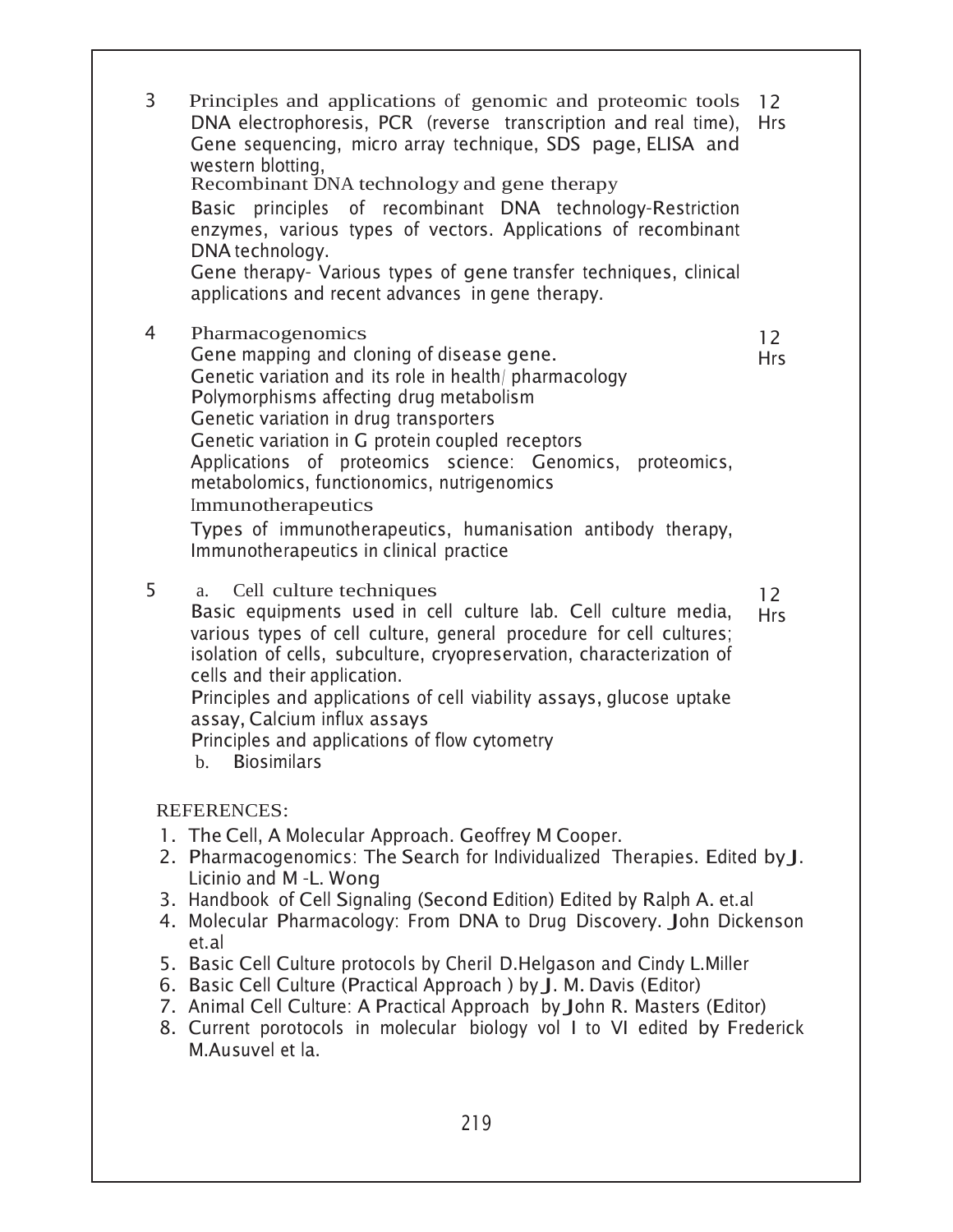# PHARMACOLOGICAL PRACTICAL - <sup>I</sup> (MPL 105P)

- 1. Analysis of pharmacopoeial compounds and their formulations by UV Vis spectrophotometer
- 2. Simultaneous estimation of multi component containing formulations by UV spectrophotometry
- 3. Experiments based on HPLC
- 4. Experiments based on Gas Chromatography
- 5. Estimation of riboflavin/quinine sulphate by fluorimetry
- 6. Estimation of sodium/potassium by flame photometry

Handling of laboratory animals.

- 1. Various routes of drug administration.
- 2. Techniques of blood sampling, anesthesia and euthanasia of experimental animals.
- 3. Functional observation battery tests (modified Irwin test)
- 4. Evaluation of CNS stimulant, depressant, anxiogenics and anxiolytic, anticonvulsant activity.
- 5. Evaluation of analgesic, anti-inflammatory, local anesthetic, mydriatic and miotic activity.
- 6. Evaluation of diuretic activity.
- 7. Evaluation of antiulcer activity by pylorus ligation method.
- 8. Oral glucose tolerance test.
- 9. Isolation and identification of DNA from various sources (Bacteria, Cauliflower, onion, Goat liver).
- 10. Isolation of RNA from yeast
- 11. Estimation of proteins by Braford/Lowry's in biological samples.
- 12. Estimation of RNA/DNA by UV Spectroscopy
- 13. Gene amplification by PCR.
- 14. Protein quantification Western Blotting.
- 15. Enzyme based in-vitro assays (MPO, AChEs,  $\alpha$  amylase,  $\alpha$  glucosidase).
- 16. Cell viability assays (MTT/Trypan blue/SRB).
- 17. DNA fragmentation assay by agarose gel electrophoresis.
- 18. DNA damage study by Comet assay.
- 19. Apoptosis determination by fluorescent imaging studies.
- 20. Pharmacokinetic studies and data analysis of drugs given by different routes of administration using softwares
- 21. Enzyme inhibition and induction activity
- 22. Extraction of drug from various biological samples and estimation of drugs in biological fluids using different analytical techniques (UV)
- 23. Extraction of drug from various biological samples and estimation of drugs in biological fluids using different analytical techniques (HPLC)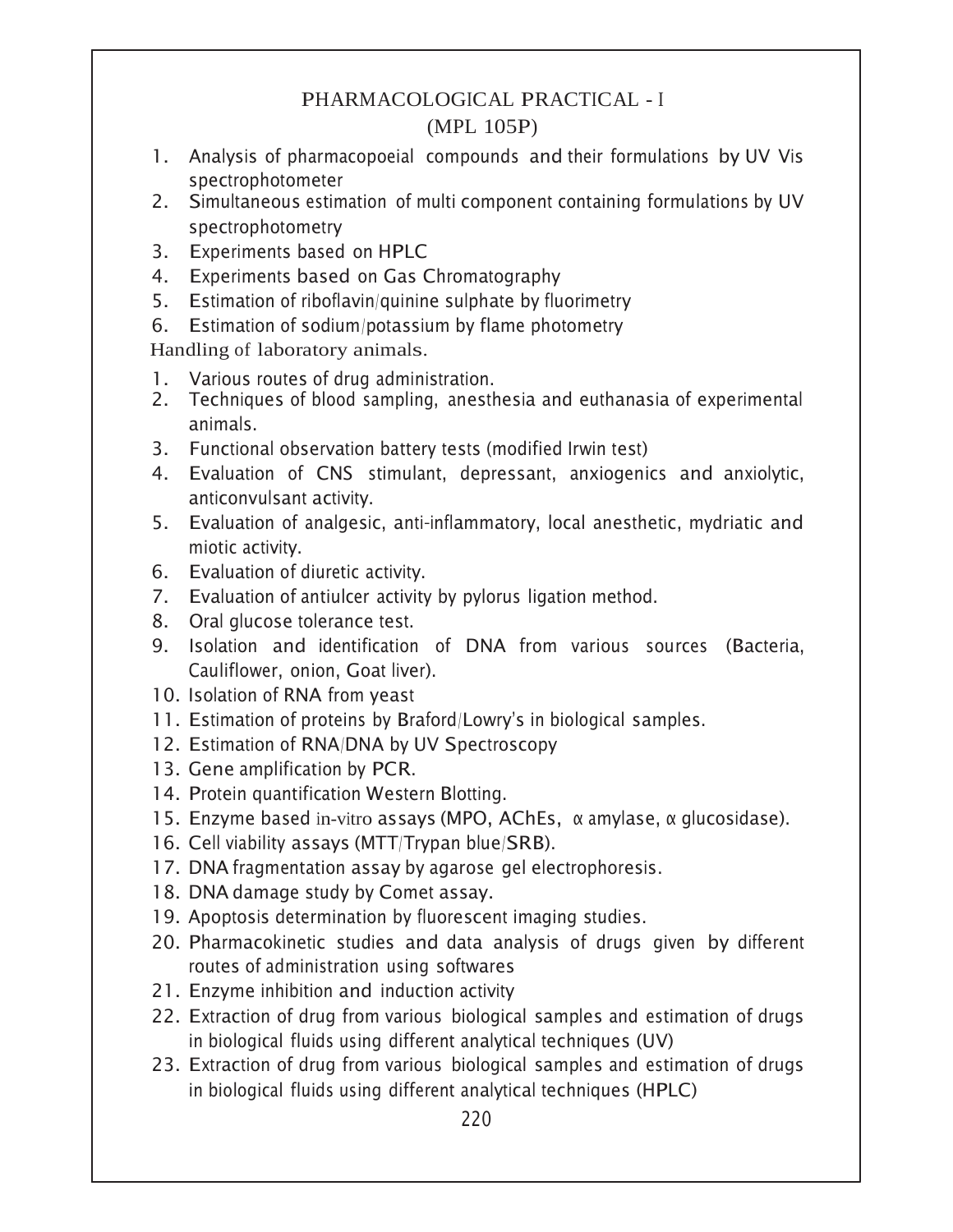- 1. CPCSEA, OECD, ICH, USFDA, Schedule Y, EPA quidelines,
- 2. Fundamentals of experimental Pharmacology by M.N.Ghosh
- 3. Handbook of Experimental Pharmacology by S.K. Kulkarni.
- 4. Drug discovery and Evaluation by Vogel H.G.
- 5. Spectrometric Identification of Organic compounds Robert M Silverstein,
- 6. Principles of Instrumental Analysis Doglas A Skoog, F. James Holler, Timothy A. Nieman,
- 7. Vogel's Text book of quantitative chemical analysis Jeffery, Basset, Mendham, Denney,
- 8. Basic Cell Culture protocols by Cheril D. Helgason and Cindy L. Mille
- 9. Basic Cell Culture (Practical Approach ) by J. M. Davis (Editor)
- 10. Animal Cell Culture: A Practical Approach by John R. Masters (Editor)
- 11. Practical Manual of Experimental and Clinical Pharmacology by Bikash Medhi(Author), Ajay Prakash (Author) Jaypee brothers' medical publishers Pvt. Ltd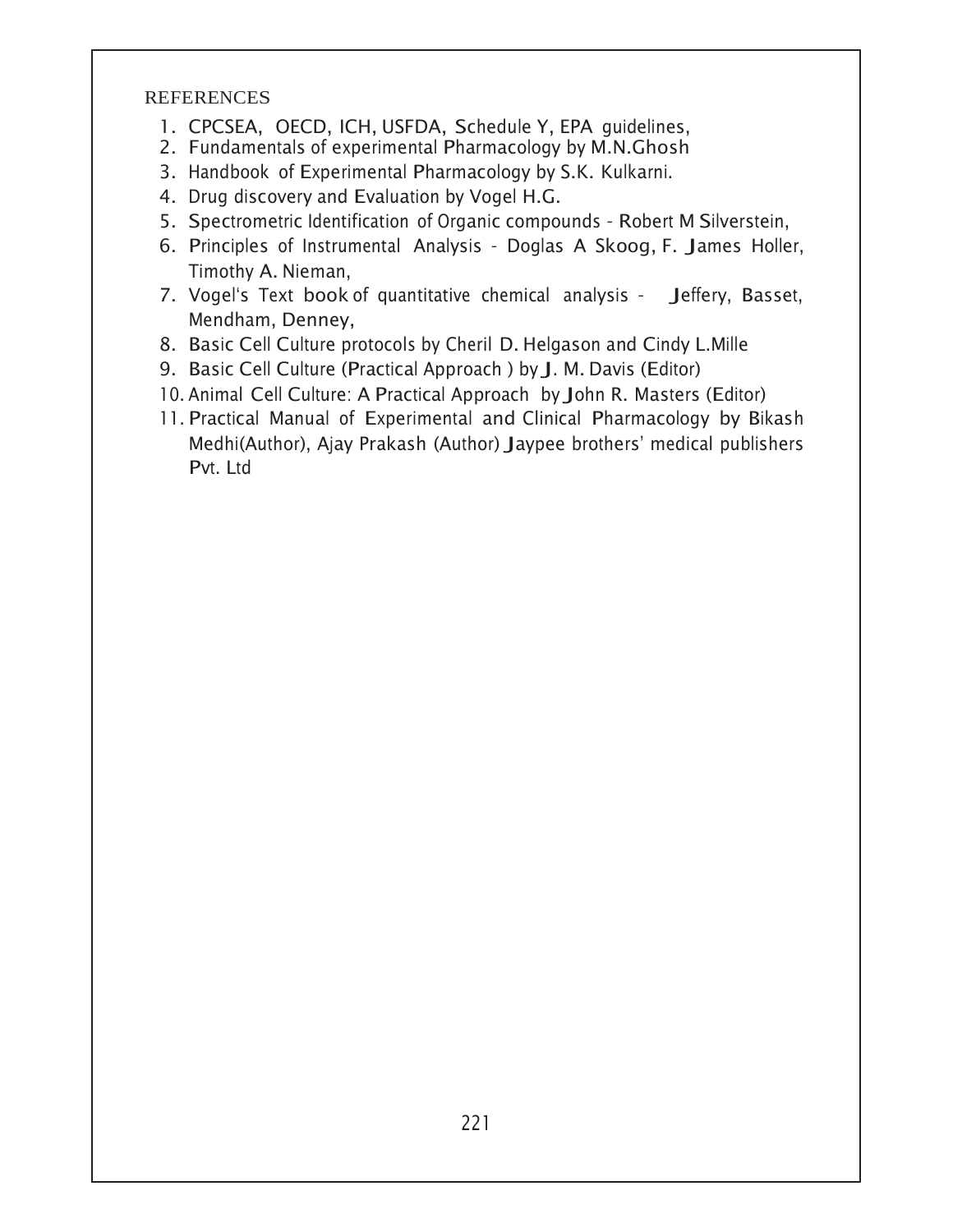# ADVANCED PHARMACOLOGY - II (MPL 201T)

## Scope

The subject is designed to strengthen the basic knowledge in the field of pharmacology and to impart recent advances in the drugs used for the treatment of various diseases. In addition, the subject helps the student to understand the concepts of drug action and mechanism involved

## Objectives

Upon completion of the course the student shall be able to:

- Explain the mechanism of drug actions at cellular and molecular level
- Discuss the Pathophysiology and pharmacotherapy of certain diseases
- Understand the adverse effects, contraindications and clinical uses of  $\bullet$ drugs used in treatment of diseases

| <b>THEORY</b> |                                                                                                                                                                                                                                                                                                                                                               | 60 Hrs           |
|---------------|---------------------------------------------------------------------------------------------------------------------------------------------------------------------------------------------------------------------------------------------------------------------------------------------------------------------------------------------------------------|------------------|
| 1.            | <b>Endocrine Pharmacology</b><br>Molecular and cellular mechanism of action of hormones such as<br>growth hormone,<br>prolactin, thyroid, insulin and sex hormones<br>Anti-thyroid<br>drugs, Oral hypoglycemic agents,<br>Oral<br>contraceptives, Corticosteroids.<br>Drugs affecting calcium regulation                                                      | 12<br><b>Hrs</b> |
| 2             | Chemotherapy<br>Cellular and molecular mechanism of actions and resistance of<br>antimicrobial agents<br>such as B-lactams, aminoglycosides, quinolones, Macrolide<br>antibiotics. Antifungal, antiviral, and anti-TB drugs.                                                                                                                                  | 12<br><b>Hrs</b> |
| 3             | Chemotherapy<br>Drugs used in Protozoal Infections<br>Drugs used in the treatment of Helminthiasis<br>Chemotherapy of cancer<br>Immunopharmacology<br>Cellular and biochemical mediators of inflammation and immune<br>response. Allergic or<br>hypersensitivity reactions. Pharmacotherapy of asthma and<br>COPD.<br>Immunosuppressants and Immunostimulants | 12<br><b>Hrs</b> |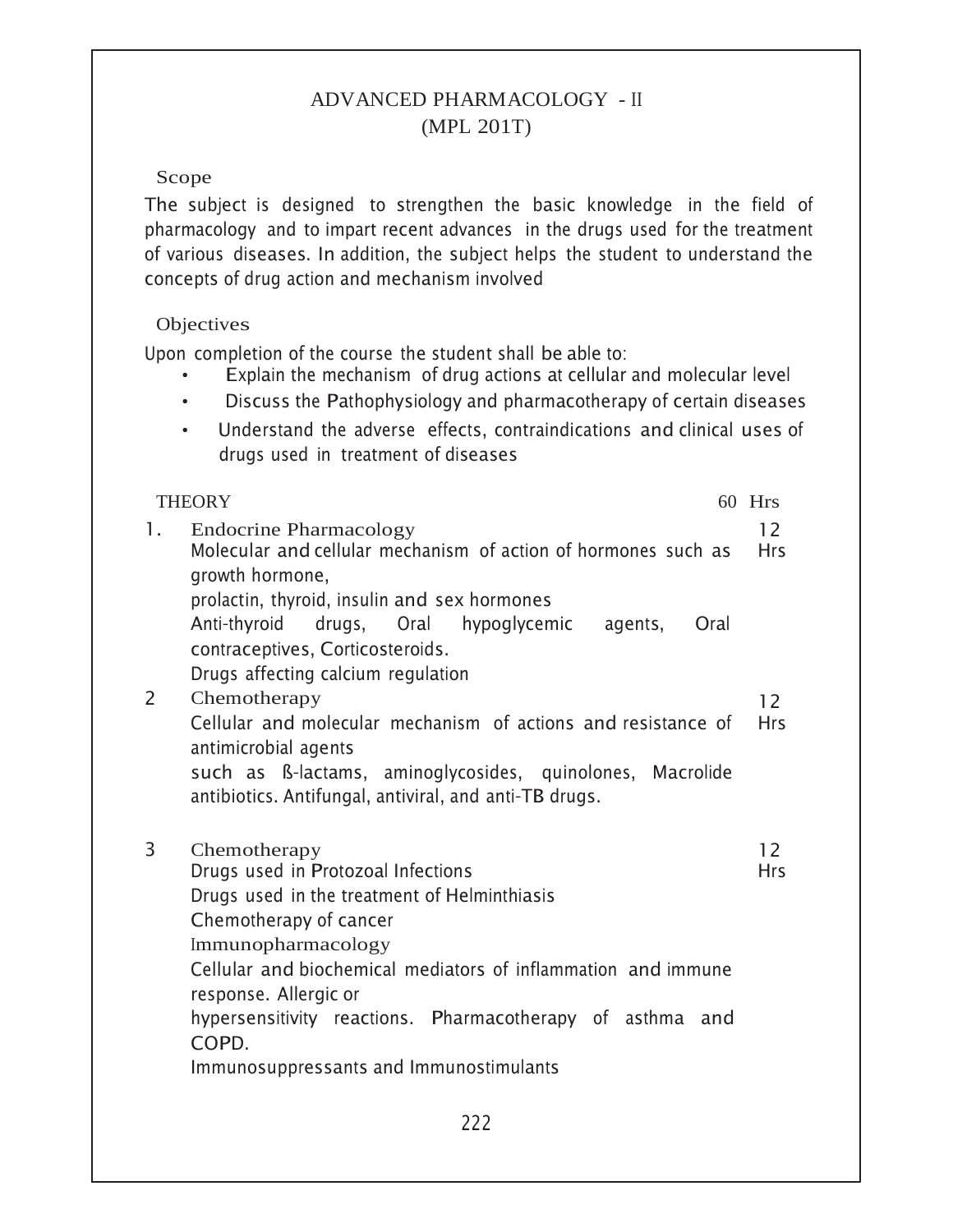GIT Pharmacology Antiulcer drugs, Prokinetics, antiemetics, anti-diarrheals and drugs for constipation and irritable bowel syndrome. Chronopharmacology Biological and circadian rhythms, applications of chronotherapy in various diseases like cardiovascular disease, diabetes, asthma and peptic ulcer  $12<sup>°</sup>$ Hrs

5 Free radicals Pharmacology Generation of free radicals, role of free radicals in etiopathology of various diseases such as diabetes, neurodegenerative diseases and cancer. Protective activity of certain important antioxidant Recent Advances in Treatment: Alzheimer's disease, Parkinson's disease, Cancer, Diabetes mellitus  $12<sup>°</sup>$ Hrs

- 1. The Pharmacological basis of therapeutics- Goodman and Gill man's
- 2. Principles of Pharmacology. The Pathophysiologic basis of drug therapy by David E Golan et al.
- 3. Basic and Clinical Pharmacology by B.G -Katzung
- 4. Pharmacology by H.P. Rang and M.M. Dale.
- 5. Hand book of Clinical Pharmacokinetics by Gibaldi and Prescott.
- $6.$  Text book of Therapeutics, drug and disease management by E T. Herfindal and Gourley.
- 7. Applied biopharmaceutics and Pharmacokinetics by Leon Shargel and Andrew B.C.Yu.
- 8. Handbook of Essential Pharmacokinetics, Pharmacodynamics and Drug Metabolism for Industrial Scientists
- 9. Robbins & Cortan Pathologic Basis of Disease, 9<sup>th</sup> Ed. (Robbins Pathology)
- 10. A Complete Textbook of Medical Pharmacology by Dr. S.K Srivastava published by APC Avichal Publishing Company.
- 11. KD. Tripathi. Essentials of Medical Pharmacology
- 12. Principles of Pharmacology. The Pathophysiologic basis of drug Therapy by David E Golan, Armen H, Tashjian Jr, Ehrin J,Armstrong, April W, Armstrong, Wolters, Kluwer-Lippincott Williams & Wilkins Publishers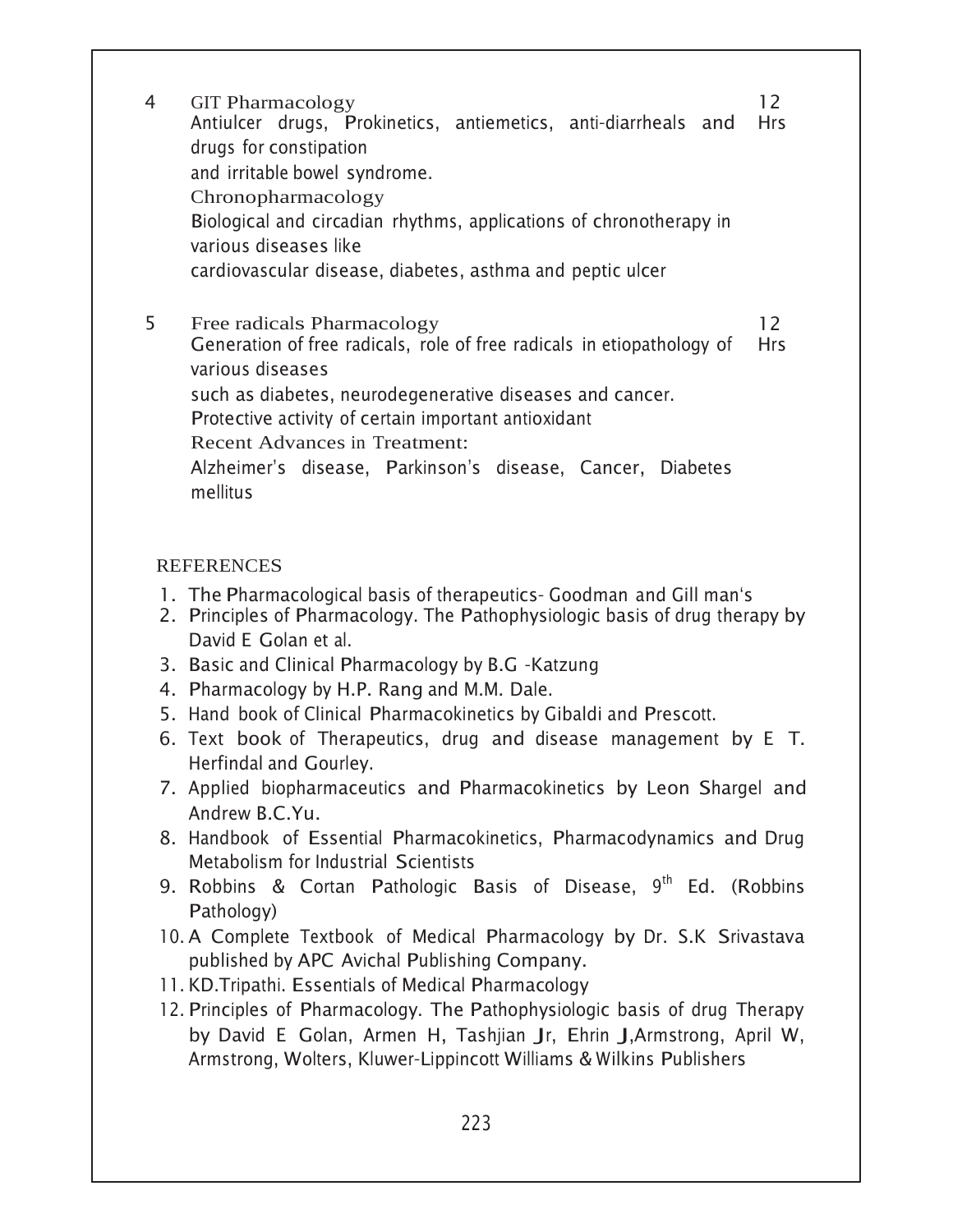# PHARMACOLOGICAL AND TOXICOLOGICAL SCREENING METHODS-II (MPL 202T)

#### Scope:

This subject imparts knowledge on the preclinical safety and toxicological evaluation of drug & new chemical entity. This knowledge will make the student competent in regulatory toxicological evaluation.

## Objectives:

Upon completion of the course, the student shall be able to,

- Explain the various types of toxicity studies.
- Appreciate the importance of ethical and regulatory requirements for toxicity studies.
- Demonstrate the practical skills required to conduct the preclinical toxicity studies.

# THEORY 60 Hrs

- 1. Basic definition and types of toxicology (general, mechanistic, regulatory and descriptive) Regulatory guidelines for conducting toxicity studies OECD, ICH, EPA and Schedule Y OECD principles of Good laboratory practice (GLP) History, concept and its importance in drug development  $12<sup>°</sup>$ Hrs
- 2 Acute, sub-acute and chronic- oral, dermal and inhalational studies as per OECD quidelines. Acute eye irritation, skin sensitization, dermal irritation & dermal toxicity studies. Test item characterization- importance and methods in regulatory toxicology studies  $12$ Hrs
- 3 Reproductive toxicology studies, Male reproductive toxicity studies, female reproductive studies (segment I and segment III), teratogenecity studies (segment II) Genotoxicity studies (Ames Test, in vitro and in vivo Micronucleus and Chromosomal aberrations studies) In vivo carcinogenicity studies  $12 \overline{ }$ Hrs
- 4 IND enabling studies (IND studies)- Definition of IND, importance of IND, industry perspective, list of studies needed-for IND submission.  $12<sup>°</sup>$ Hrs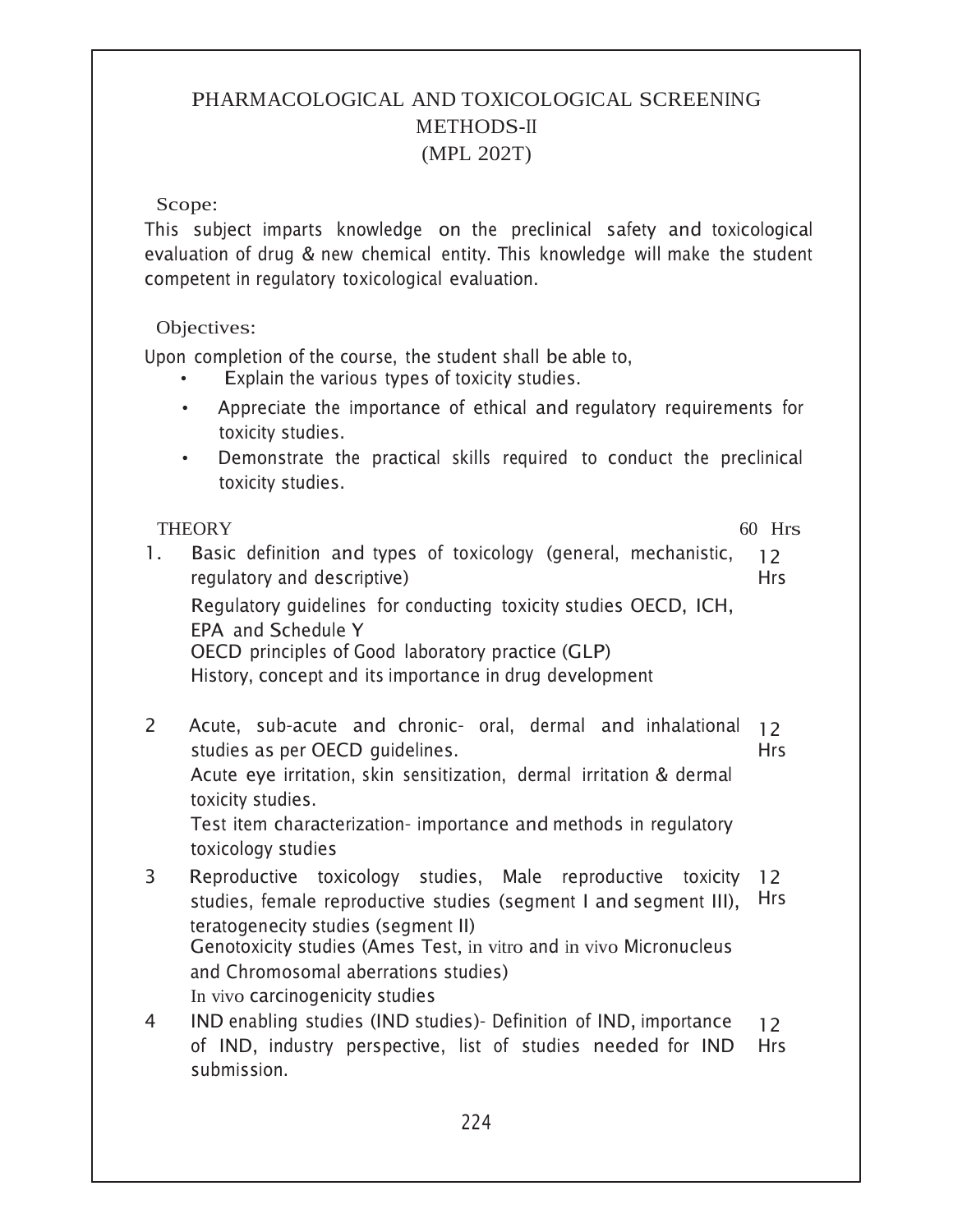Safety pharmacology studies- origin, concepts and importance of safety pharmacology.

Tier1- CVS, CNS and respiratory safety pharmacology, HERG assay. Tier2- GI, renal and other studies

5 Toxicokinetics- Toxicokinetic evaluation in preclinical studies, 12 saturation kinetics Importance and applications of toxicokinetic Hrs studies.

Alternative methods to animal toxicity testing.

- 1. Hand book on GLP, Quality practices for regulated non-clinical research and development (http://www.who.int/tdr/publications/documents/glphandbook.pdf).
- 2. Schedule Y Guideline: drugs and cosmetics (second amendment) rules, 2005, ministry of health and family welfare (department of health) New Delhi
- 3. Drugs from discovery to approval by Rick NG.
- 4. Animal Models in Toxicology, 3<sup>rd</sup> Edition, Lower and Bryan
- 5. OECD test quidelines.
- 6. Principles of toxicology by Karen E. Stine, Thomas M. Brown.
- 7. Guidance for Industry M3(R2) Nonclinical Safety Studies for the Conduct of Human Clinical Trials and Marketing Authorization for Pharmaceuticals (http://www.fda.gov/downloads/drugs/guidancecomplianceregulatoryinform ation/guidances/ucm073246.pdf)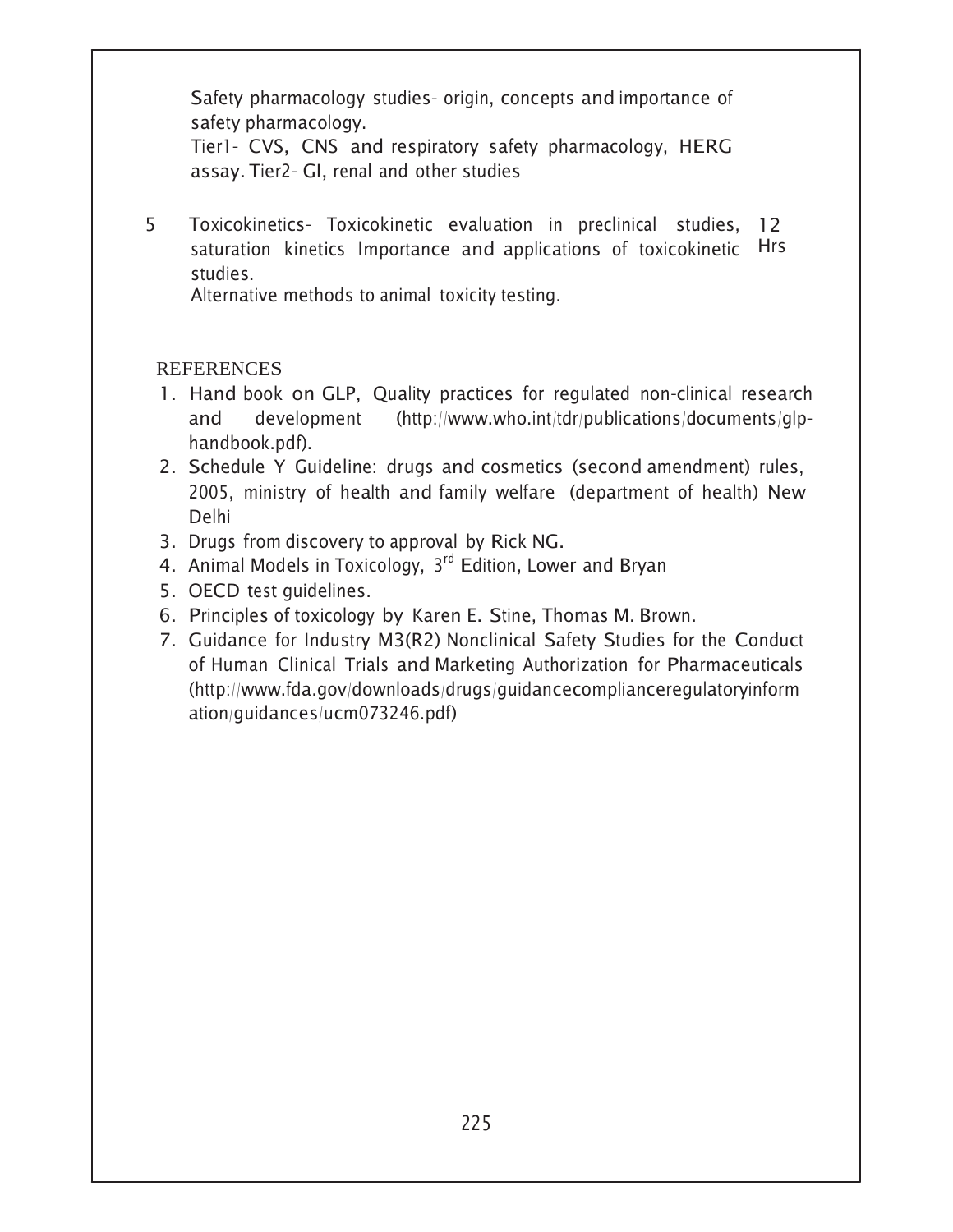# PRINCIPLES OF DRUG DISCOVERY (MPL 203T)

Scope:

The subject imparts basic knowledge of drug discovery process. This information will make the student competent in drug discovery process

Objectives:

Upon completion of the course, the student shall be able to,

- Explain the various stages of drug discovery.
- Appreciate the importance of the role of genomics, proteomics and bioinformatics in drug discovery
- Explain various targets for drug discovery.
- Explain various lead seeking method and lead optimization
- Appreciate the importance of the role of computer aided drug design in drug discovery

## THEORY 60 Hrs

1. An overview of modern drug discovery process: Target 12 identification, target validation, lead identification and lead Hrs Optimization. Economics of drug discovery. Target Discovery and validation-Role of Genomics, Proteomics and Bioinformatics. Role of Nucleic acid microarrays, Protein microarrays. Antisense technologies. siRNAs. antisense oligonucleotides, Zinc finger proteins. Role of transgenic animals in target validation. 2 Lead Identification- combinatorial chemistry & high throughput 12 screening, in silico lead discovery techniques, Assay development Hrs for hit identification.

Protein structure

Levels of protein structure, Domains, motifs, and folds in protein structure. Computational prediction of protein structure: Threading and homology modeling methods. Application of NMR and X-ray crystallography in protein structure prediction

3 Rational Drug Design Traditional vs rational drug design, Methods followed in traditional drug design, High throughput screening, Concepts of Rational Drug Design, Rational Drug Design Methods: Structure and Pharmacophore based approaches  $12<sup>2</sup>$ Hrs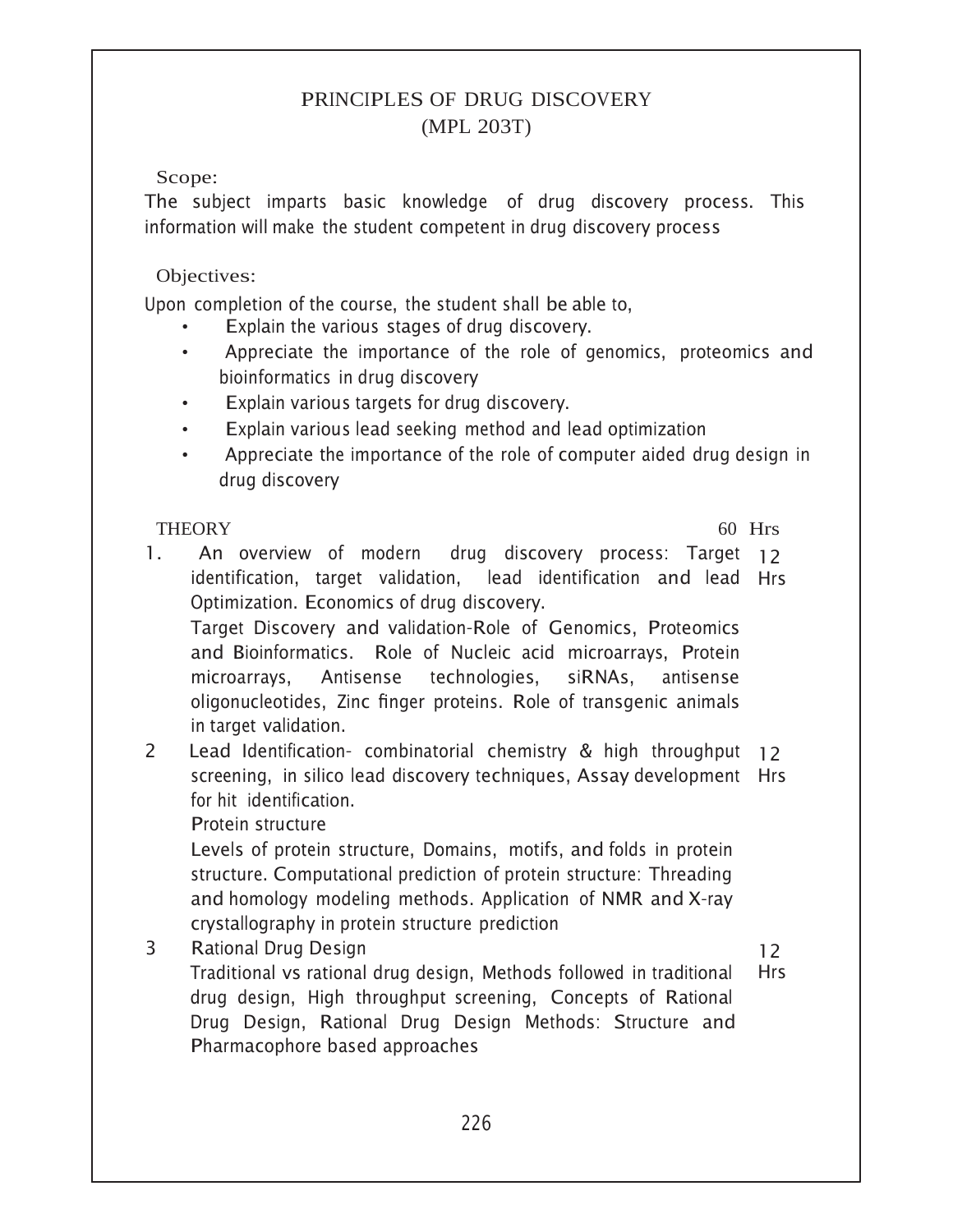Virtual Screening techniques: Drug likeness screening, Concept of pharmacophore mapping and pharmacophore based Screening.

- 4 Molecular docking: Rigid docking, flexible docking, manual docking; Docking based screening. De novo drug design. Quantitative analysis of Structure Activity Relationship History and development of QSAR, SAR SAR versus QSAR, Physicochemical parameters, Hansch analysis, Fee Wilson analysis and relationship between them.  $12 \overline{ }$ Hrs
- 5 QSAR Statistical methods regression analysis, partial least square analysis (PLS) and other multivariate statistical methods. 3D-QSAR approaches like COMFA and COMSIA Prodrug design-Basic concept, Prodrugs to improve patient acceptability, Drug solubility, Drug absorption and distribution, site specific drug delivery and sustained drug action. Rationale of prodrug design and practical consideration of prodrug design  $12<sup>°</sup>$ Hrs

- 1. MouldySioud. Target Discovery and Validation Reviews and Protocols: Volume 2 Emerging Molecular Targetsand Treatment Options. 2007 Humana Press Inc.
- 2. Darryl León. Scott Markelln. Silico Technologies in Drug Target Identification and Validation. 2006 by Taylor and Francis Group, LLC.
- 3. Johanna K. DiStefano. Disease Gene Identification. Methods and Protocols. Springer New York Dordrecht Heidelberg London.
- 4. Hugo Kubiny. QSAR: Hansch Analysis and Related Approaches. Methods and Principles in Medicinal Chemistry. Publisher Wiley-VCH
- 5. Klaus Gubernator, Hans-Joachim Böhm. Structure-Based Ligand Design. Methods and Principles in Medicinal Chemistry. Publisher Wiley-VCH
- 6. Abby L . Parrill. M . Rami Reddy. Rational Drug Design. Novel Methodology and Practical Applications. ACS Symposium Series; American Chemical Society: Washington, DC, 1999.
- 7. J. Rick Turner. New drug development design, methodology and, analysis. John Wiley & Sons, Inc., New Jersey.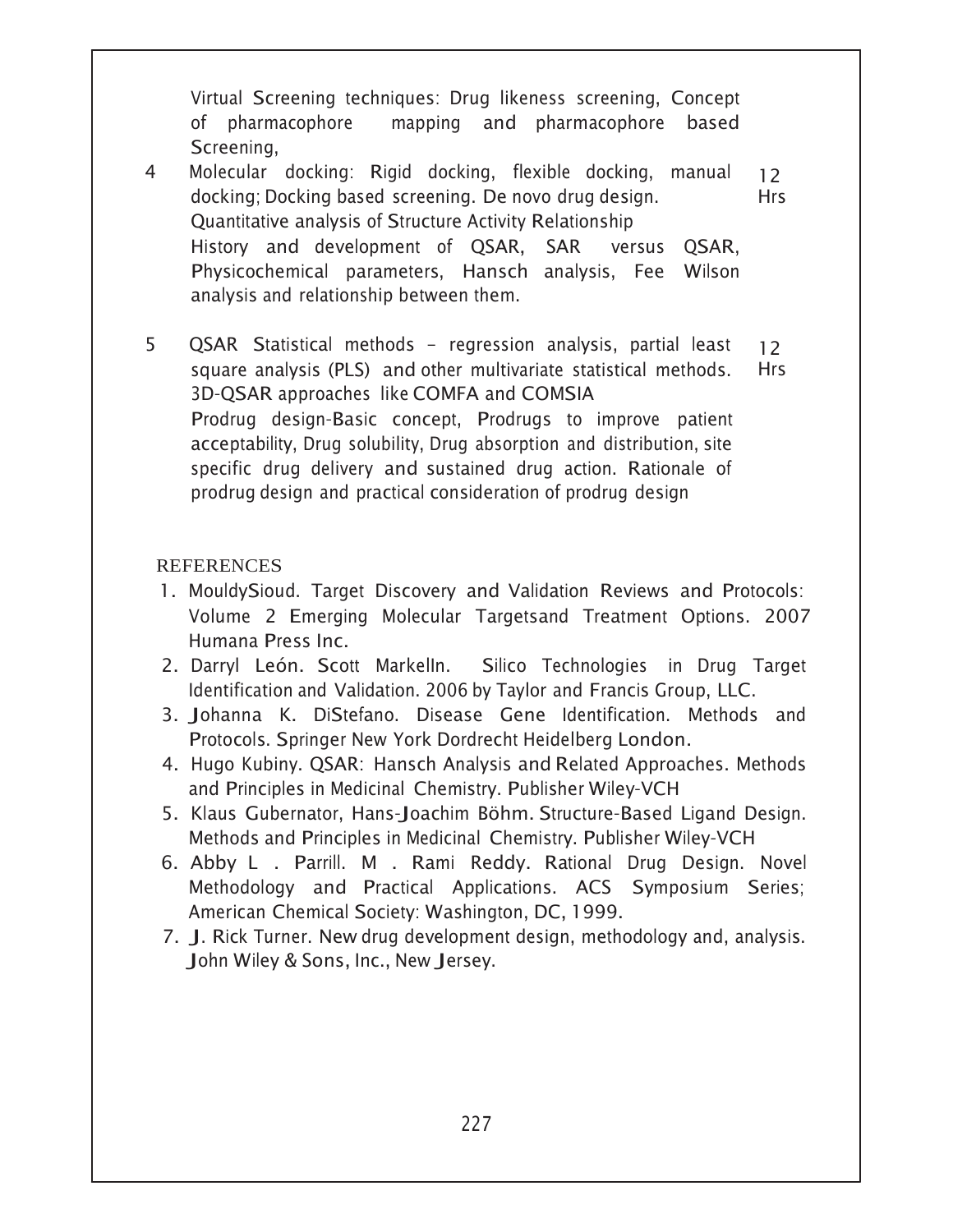# CLINICAL RESEARCH AND PHARMACOVIGILANCE (MPL 204T)

## Scope:

This subject will provide a value addition and current requirement for the students in clinical research and pharmacovigilance. It will teach the students on conceptualizing, designing, conducting, managing and reporting of clinical trials. This subject also focuses on global scenario of Pharmacovigilance in different methods that can be used to generate safety data. It will teach the students in developing drug safety data in Pre-clinical, Clinical phases of Drug development and post market surveillance.

## Objectives:

Upon completion of the course, the student shall be able to,

- Explain the regulatory requirements for conducting clinical trial
- Demonstrate the types of clinical trial designs  $\bullet$
- Explain the responsibilities of key players involved in clinical trials
- Execute safety monitoring, reporting and close-out activities  $\bullet$
- Explain the principles of Pharmacovigilance  $\bullet$
- Detect new adverse drug reactions and their assessment  $\bullet$
- Perform the adverse drug reaction reporting systems and communication in Pharmacovigilance

## **THEORY**

 $60$  Hrs

 $1<sup>1</sup>$ **Regulatory Perspectives of Clinical Trials:**  $12<sup>°</sup>$ of International Origin and Principles Conference on Hrs Harmonization - Good Clinical Practice (ICH-GCP) quidelines Ethical Committee: Institutional Review Board, Ethical Guidelines for Biomedical Research and Human Participant-Schedule Y, ICMR Informed Consent Process: Structure and content of an Informed Consent Process Ethical principles governing informed consent process  $\overline{2}$ Clinical Trials: Types and Design  $12<sup>°</sup>$ Experimental Study-RCT and Non RCT, **Hrs** Observation Study: Cohort, Case Control, Cross sectional Clinical Trial Study Team Roles and responsibilities of Clinical Trial Personnel: Investigator, Study Coordinator, Sponsor, Contract Research Organization and its management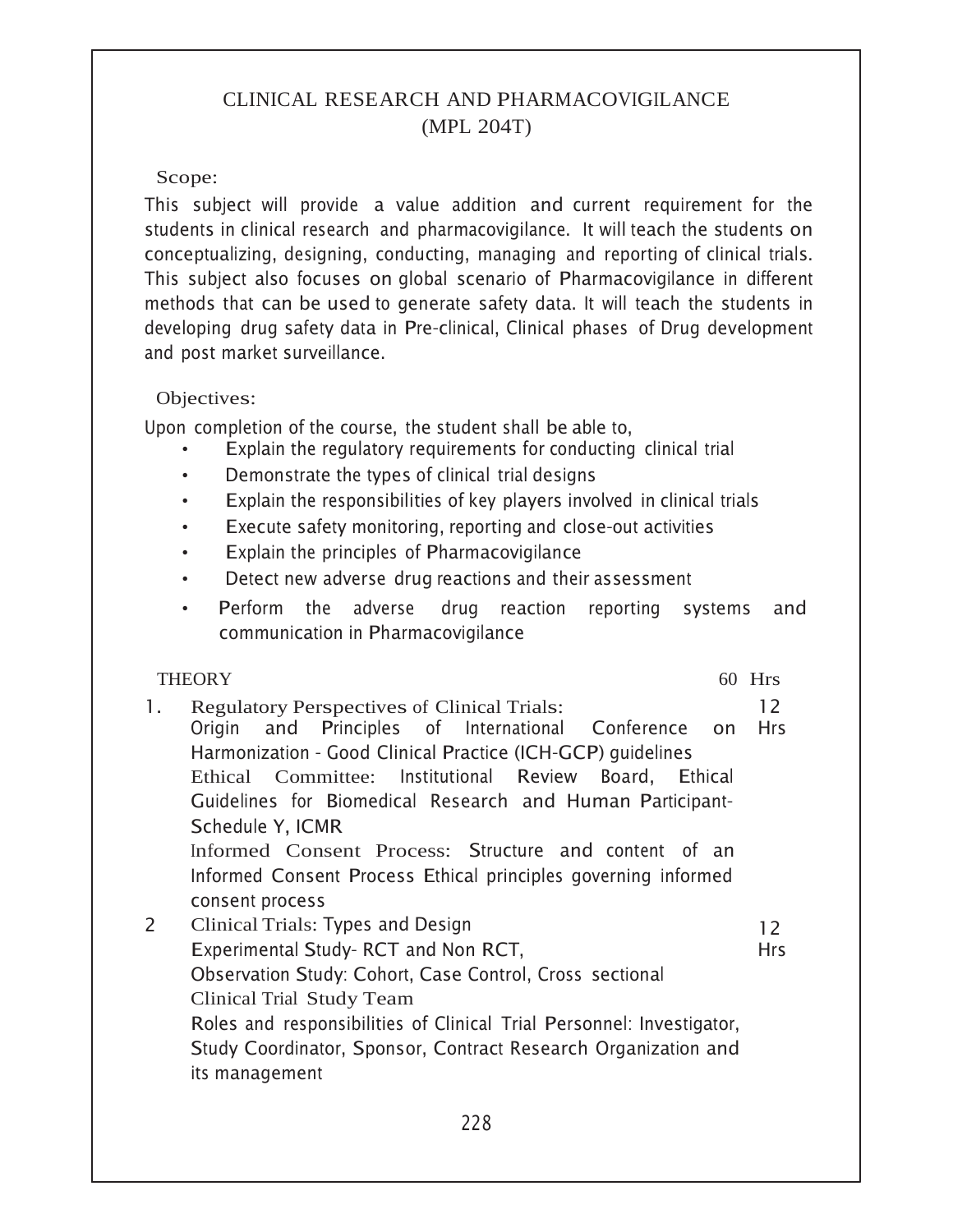3 Clinical Trial Documentation- Guidelines to the preparation of 12 documents, Preparation of protocol, Investigator Brochure, Case Hrs Report Forms, Clinical Study Report Clinical Trial Monitoring-Safety Monitoring in CT Adverse Drug Reactions: Definition and types. Detection and reporting methods. Severity and seriousness assessment. Predictability and preventability assessment, Management of adverse drug reactions; Terminologies of ADR. Basic aspects, terminologies and establishment of pharmacovigilance  $12<sup>°</sup>$ Hrs

History and progress of pharmacovigilance, Significance of safety monitoring, Pharmacovigilance in India and international aspects, WHO international drug monitoring programme, WHO  $\quad$  and Regulatory terminologies of ADR, evaluation of medication safety, Establishing pharmacovigilance centres in Hospitals, Industry and National programmes related to pharmacovigilance. Roles and responsibilities in Pharmacovigilance

- Methods, ADR reporting and tools used in Pharmacovigilance International classification of diseases, International Nonproprietary names for drugs, Passive and Active surveillance, Comparative observational studies, Targeted clinical investigations and Vaccine safety surveillance. Spontaneous reporting system and Reporting to regulatory authorities, Guidelines for ADRs reporting. Argus, Aris G Pharmacovigilance, VigiFlow, Statistical methods for evaluating medication safety data.  $12 \overline{ }$ Hrs
- Pharmacoepidemiology, pharmacoeconomics, safety pharmacology  $12<sup>°</sup>$ Hrs

- 1. Central Drugs Standard Control Organization- Good Clinical Practices, Guidelines for Clinical Trials on Pharmaceutical Products in India. New Delhi: Ministry of Health; 2001.
- 2. International Conference on Harmonization of Technical requirements for registration of Pharmaceuticals for human use. ICH Harmonized Tripartite Guideline. Guideline for Good Clinical Practice. E6; May 1996.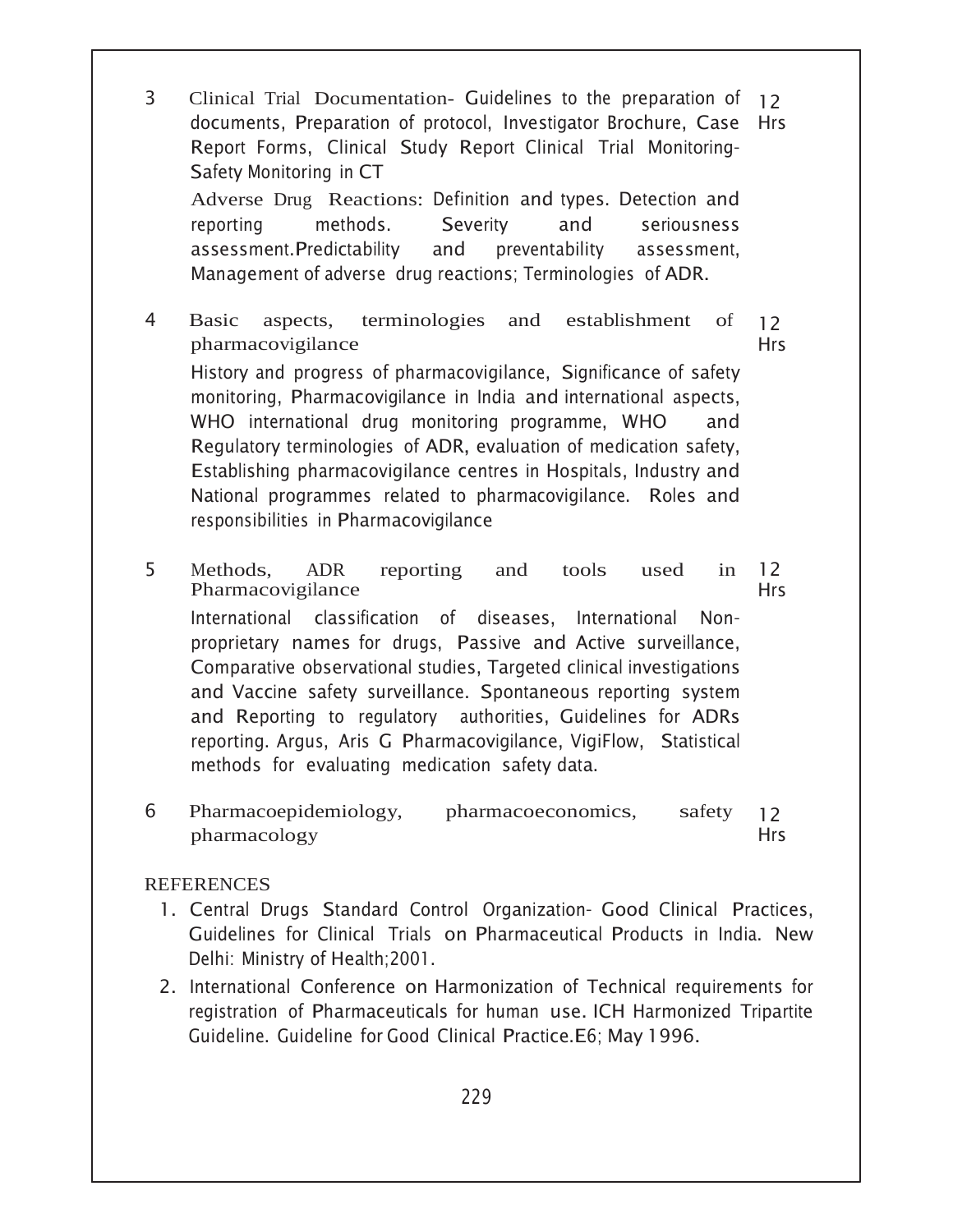- 3. Ethical Guidelines for Biomedical Research on Human Subjects 2000. Indian Council of Medical Research, New Delhi.
- 4. Textbook of Clinical Trials edited by David Machin, Simon Day and Sylvan Green, March 2005, John Wiley and Sons.
- 5. Clinical Data Management edited by R K Rondels, S A Varley, C F Webbs. Second Edition, Jan 2000, Wiley Publications.
- 6. Handbook of clinical Research. Julia Lloyd and Ann Raven Ed. Churchill Livingstone.
- 7. Principles of Clinical Research edited by Giovanna di Ignazio, Di Giovanna and Haynes.